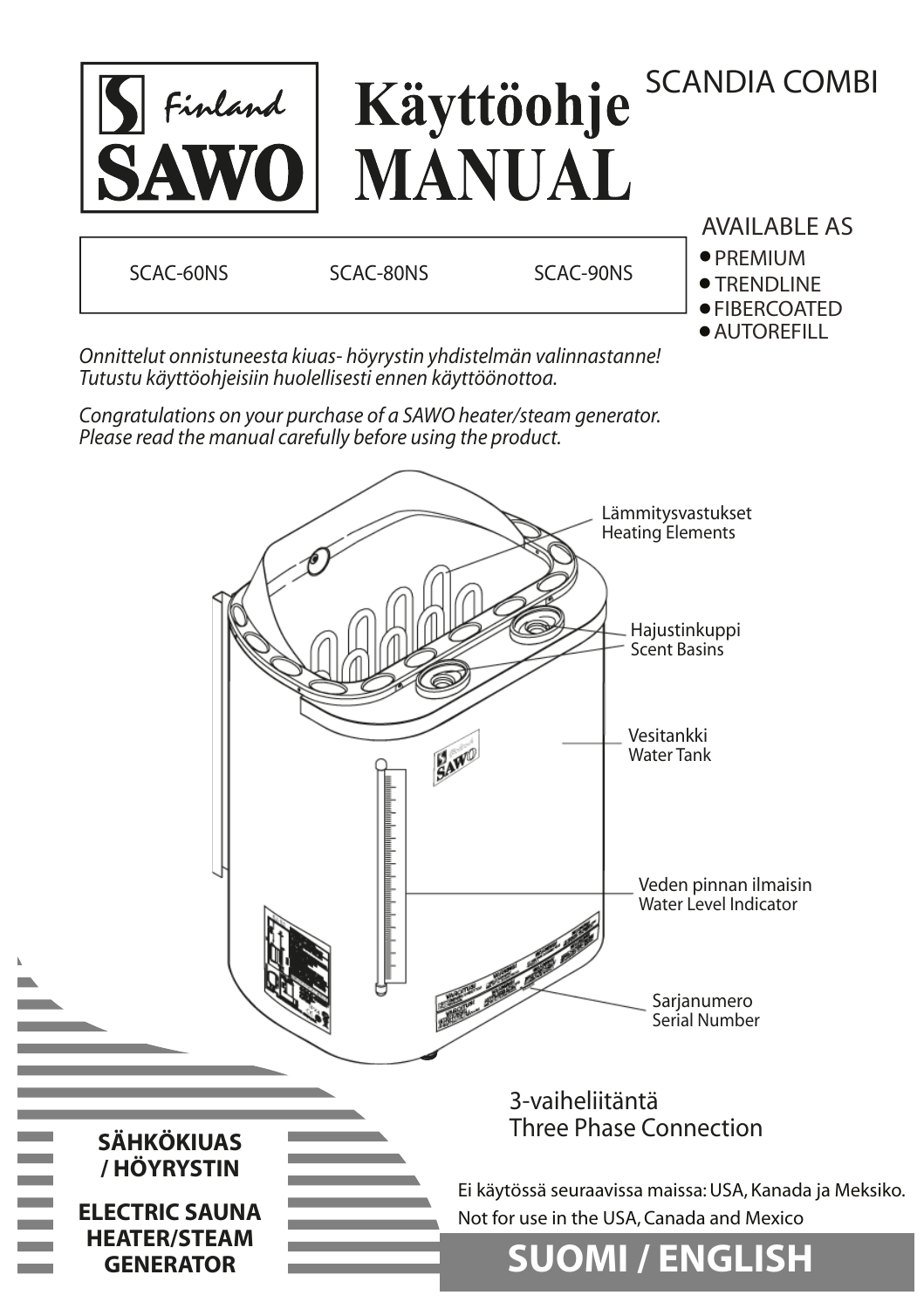# SISÄLLYSLUETTELO

| $\overline{\qquad \qquad }$ 8<br>1.2 Kiuaskivet <b>Williams</b>                                                                                                                                                                                                                                                                                                              |     |  |  |  |  |  |  |  |
|------------------------------------------------------------------------------------------------------------------------------------------------------------------------------------------------------------------------------------------------------------------------------------------------------------------------------------------------------------------------------|-----|--|--|--|--|--|--|--|
|                                                                                                                                                                                                                                                                                                                                                                              |     |  |  |  |  |  |  |  |
| $\frac{1}{2}$ $\frac{1}{2}$ $\frac{1}{2}$ $\frac{1}{2}$ $\frac{1}{2}$ $\frac{1}{2}$ $\frac{1}{2}$ $\frac{1}{2}$ $\frac{1}{2}$ $\frac{1}{2}$ $\frac{1}{2}$ $\frac{1}{2}$ $\frac{1}{2}$ $\frac{1}{2}$ $\frac{1}{2}$ $\frac{1}{2}$ $\frac{1}{2}$ $\frac{1}{2}$ $\frac{1}{2}$ $\frac{1}{2}$ $\frac{1}{2}$ $\frac{1}{2}$<br>1.3 Kiukaan lämmittäminen - Tallinnan muutta kuuluvat |     |  |  |  |  |  |  |  |
| 1.3.1 Löylyn heittäminen – allen allen allen allen allen allen allen allen allen allen allen allen allen alle                                                                                                                                                                                                                                                                |     |  |  |  |  |  |  |  |
|                                                                                                                                                                                                                                                                                                                                                                              |     |  |  |  |  |  |  |  |
|                                                                                                                                                                                                                                                                                                                                                                              |     |  |  |  |  |  |  |  |
| 1.4.1 Vesisäiliön täyttäminen – Tartaman kunnan kunnan valtaa kunnan valtaa 12                                                                                                                                                                                                                                                                                               |     |  |  |  |  |  |  |  |
| 1.4.2 Säiliön vesipinnan alaraja – Tallinnan muutta 12                                                                                                                                                                                                                                                                                                                       |     |  |  |  |  |  |  |  |
|                                                                                                                                                                                                                                                                                                                                                                              |     |  |  |  |  |  |  |  |
|                                                                                                                                                                                                                                                                                                                                                                              |     |  |  |  |  |  |  |  |
|                                                                                                                                                                                                                                                                                                                                                                              |     |  |  |  |  |  |  |  |
| 1.6 Yhteistä höyrystimille (Manuaalinen ja Automaattinen täyttö) - 14                                                                                                                                                                                                                                                                                                        |     |  |  |  |  |  |  |  |
|                                                                                                                                                                                                                                                                                                                                                                              |     |  |  |  |  |  |  |  |
| 1.6.2 Hajusteiden käyttö                                                                                                                                                                                                                                                                                                                                                     |     |  |  |  |  |  |  |  |
| 1.7 Varoituksia ja huomautuksia eli kunnaan kunnaan valtaa kunnaan valtaa valtaa valtaa valtaa valtaa valtaa v                                                                                                                                                                                                                                                               |     |  |  |  |  |  |  |  |
|                                                                                                                                                                                                                                                                                                                                                                              |     |  |  |  |  |  |  |  |
| 2. Sauna -                                                                                                                                                                                                                                                                                                                                                                   |     |  |  |  |  |  |  |  |
| 2.1 Saunan lämpötila ja kosteus etteen muuta on muutta 16                                                                                                                                                                                                                                                                                                                    |     |  |  |  |  |  |  |  |
| 2.2 Saunan kuivattaminen — alle alut alut 2.2 Saunan kuivattaminen – alut alut alut alut alut alut 2.2 Saunan                                                                                                                                                                                                                                                                |     |  |  |  |  |  |  |  |
|                                                                                                                                                                                                                                                                                                                                                                              |     |  |  |  |  |  |  |  |
|                                                                                                                                                                                                                                                                                                                                                                              |     |  |  |  |  |  |  |  |
| 2.5 Kiukaan teho                                                                                                                                                                                                                                                                                                                                                             |     |  |  |  |  |  |  |  |
| 3. Asennusohjeet - 20                                                                                                                                                                                                                                                                                                                                                        |     |  |  |  |  |  |  |  |
| 3.1 Kiukaan asennus – 20                                                                                                                                                                                                                                                                                                                                                     |     |  |  |  |  |  |  |  |
| 3.2 Sähkökytkennät – 22 million kuuluusella 1920 million kuuluusella 1920 million kuuluusella 1920 million kuu<br>1922 million kuuluusella 1930 million kuuluusella 1930 million kuuluusella 1930 million kuuluusella 1930 milli                                                                                                                                             |     |  |  |  |  |  |  |  |
|                                                                                                                                                                                                                                                                                                                                                                              |     |  |  |  |  |  |  |  |
| 3.4 Suojakaide 22                                                                                                                                                                                                                                                                                                                                                            |     |  |  |  |  |  |  |  |
| 3.5 Kiukaan eristysvastusmittaus – 1988 m. 1988 m. 1988 m. 1988 m. 1988 m. 1988 m. 1988 m. 1988 m. 1988 m. 19                                                                                                                                                                                                                                                                |     |  |  |  |  |  |  |  |
|                                                                                                                                                                                                                                                                                                                                                                              |     |  |  |  |  |  |  |  |
| 4. Vianhaku - Andrea Maria Andrea Maria Andrea Maria Andrea Maria Andrea Maria Andrea Maria Andrea Maria Andre                                                                                                                                                                                                                                                               | 24  |  |  |  |  |  |  |  |
| 5. Teknisiä tietoja elokuutaan kuuluvat kuuluvat kuuluvat kuuluvat kuuluvat kuuluvat kuuluvat kuuluvat kuuluva                                                                                                                                                                                                                                                               | 24  |  |  |  |  |  |  |  |
| 6. Varaosat — Maria Maria Maria Maria Maria Maria Maria Maria Maria Maria Maria Maria Maria Maria Maria Maria                                                                                                                                                                                                                                                                | -26 |  |  |  |  |  |  |  |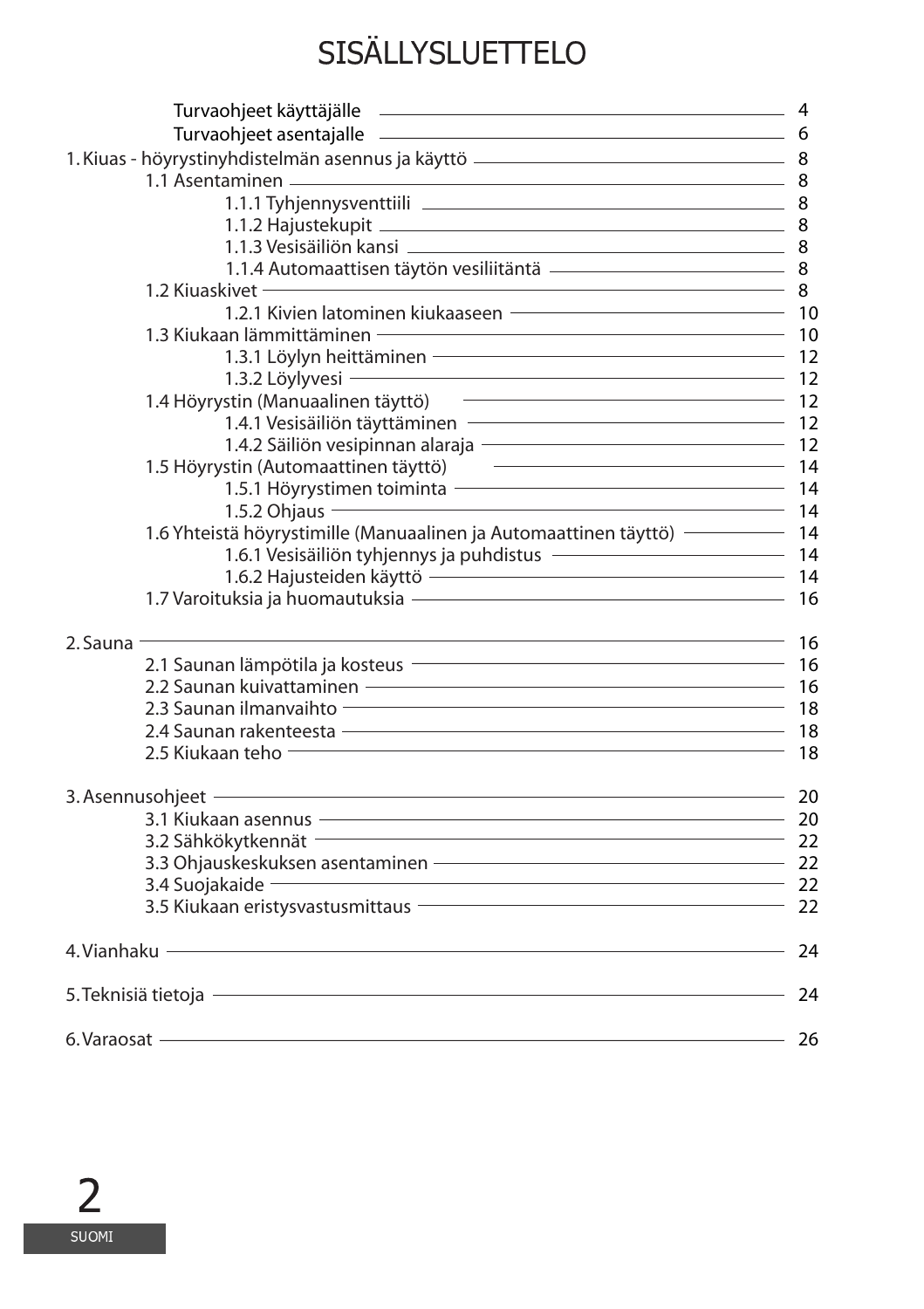# TABLE OF CONTENTS

| Safety Instructions for the User (2008) 2009 2010 2021 2022 2023                                                                                                                                                                                                                                                                                                                                                                                                               |      |  |  |  |  |  |  |  |
|--------------------------------------------------------------------------------------------------------------------------------------------------------------------------------------------------------------------------------------------------------------------------------------------------------------------------------------------------------------------------------------------------------------------------------------------------------------------------------|------|--|--|--|--|--|--|--|
| Safety Instructions for the Technician<br>1. Setup and use of the Combi Heater<br>1.1 Assembly of parts<br>9                                                                                                                                                                                                                                                                                                                                                                   |      |  |  |  |  |  |  |  |
|                                                                                                                                                                                                                                                                                                                                                                                                                                                                                |      |  |  |  |  |  |  |  |
|                                                                                                                                                                                                                                                                                                                                                                                                                                                                                |      |  |  |  |  |  |  |  |
|                                                                                                                                                                                                                                                                                                                                                                                                                                                                                |      |  |  |  |  |  |  |  |
| $\frac{11.12 \text{ Scent basis}}{9}$                                                                                                                                                                                                                                                                                                                                                                                                                                          |      |  |  |  |  |  |  |  |
|                                                                                                                                                                                                                                                                                                                                                                                                                                                                                |      |  |  |  |  |  |  |  |
| 1.1.4 Water inlet for automatic refill <u>subsequently</u> g                                                                                                                                                                                                                                                                                                                                                                                                                   |      |  |  |  |  |  |  |  |
| 1.2 Loading the Combi Heater with stones ———————————————————— 9                                                                                                                                                                                                                                                                                                                                                                                                                |      |  |  |  |  |  |  |  |
|                                                                                                                                                                                                                                                                                                                                                                                                                                                                                |      |  |  |  |  |  |  |  |
|                                                                                                                                                                                                                                                                                                                                                                                                                                                                                |      |  |  |  |  |  |  |  |
|                                                                                                                                                                                                                                                                                                                                                                                                                                                                                |      |  |  |  |  |  |  |  |
| 1.3.1 Throwing water on heated stones - The Management Community 13                                                                                                                                                                                                                                                                                                                                                                                                            |      |  |  |  |  |  |  |  |
| 1.3.2 Sauna water - 2.2 Australian Management Communication and the 13                                                                                                                                                                                                                                                                                                                                                                                                         |      |  |  |  |  |  |  |  |
|                                                                                                                                                                                                                                                                                                                                                                                                                                                                                |      |  |  |  |  |  |  |  |
|                                                                                                                                                                                                                                                                                                                                                                                                                                                                                |      |  |  |  |  |  |  |  |
|                                                                                                                                                                                                                                                                                                                                                                                                                                                                                |      |  |  |  |  |  |  |  |
| 1.5 Using the Steamer (Auto Refill) 25                                                                                                                                                                                                                                                                                                                                                                                                                                         |      |  |  |  |  |  |  |  |
|                                                                                                                                                                                                                                                                                                                                                                                                                                                                                |      |  |  |  |  |  |  |  |
|                                                                                                                                                                                                                                                                                                                                                                                                                                                                                |      |  |  |  |  |  |  |  |
| 1.6 Common for Manual and Autorefill Steamers ————————————————————15                                                                                                                                                                                                                                                                                                                                                                                                           |      |  |  |  |  |  |  |  |
| 1.6.1 Draining and cleaning the water tank ———————————————————— 15                                                                                                                                                                                                                                                                                                                                                                                                             |      |  |  |  |  |  |  |  |
| 1.6.1 Diamning and cleaning the material cannot and the contract of the 1.7 Precautions — 17<br>1.7 Precautions — 17                                                                                                                                                                                                                                                                                                                                                           |      |  |  |  |  |  |  |  |
|                                                                                                                                                                                                                                                                                                                                                                                                                                                                                |      |  |  |  |  |  |  |  |
| 2. The Sauna Room -                                                                                                                                                                                                                                                                                                                                                                                                                                                            |      |  |  |  |  |  |  |  |
|                                                                                                                                                                                                                                                                                                                                                                                                                                                                                |      |  |  |  |  |  |  |  |
|                                                                                                                                                                                                                                                                                                                                                                                                                                                                                |      |  |  |  |  |  |  |  |
| 2.3 Drying the Sauna Room after use <b>Constanting the Sauna Room after use</b>                                                                                                                                                                                                                                                                                                                                                                                                |      |  |  |  |  |  |  |  |
|                                                                                                                                                                                                                                                                                                                                                                                                                                                                                |      |  |  |  |  |  |  |  |
|                                                                                                                                                                                                                                                                                                                                                                                                                                                                                |      |  |  |  |  |  |  |  |
| 2.4 Vermanism of the Sauna Room<br>2.5 Hygiene inside the Sauna Room<br>2.6 Parts and insulation of the Sauna Room<br>2.6 Parts and insulation of the Sauna Room                                                                                                                                                                                                                                                                                                               |      |  |  |  |  |  |  |  |
|                                                                                                                                                                                                                                                                                                                                                                                                                                                                                |      |  |  |  |  |  |  |  |
| 2.7 Combi Heater power output                                                                                                                                                                                                                                                                                                                                                                                                                                                  |      |  |  |  |  |  |  |  |
| $\begin{array}{c c c c c c} \hline \multicolumn{3}{c }{\textbf{1}} & \multicolumn{3}{c }{\textbf{21}} \\ \hline \multicolumn{3}{c }{\textbf{22}} & \multicolumn{3}{c }{\textbf{23}} \\ \hline \multicolumn{3}{c }{\textbf{24}} & \multicolumn{3}{c }{\textbf{25}} \\ \hline \multicolumn{3}{c }{\textbf{26}} & \multicolumn{3}{c }{\textbf{27}} \\ \hline \multicolumn{3}{c }{\textbf{28}} & \multicolumn{3}{c }{\textbf{29}} \\ \hline \multicolumn{3$<br>3. Installation $-$ |      |  |  |  |  |  |  |  |
| 3.1 Mounting the Combi Heater on the wall - 21                                                                                                                                                                                                                                                                                                                                                                                                                                 |      |  |  |  |  |  |  |  |
|                                                                                                                                                                                                                                                                                                                                                                                                                                                                                |      |  |  |  |  |  |  |  |
| 3.3 Installation of external control unit and sensors ———————————————————————————                                                                                                                                                                                                                                                                                                                                                                                              |      |  |  |  |  |  |  |  |
| 3.4 Combi Heater safety guard - 25                                                                                                                                                                                                                                                                                                                                                                                                                                             |      |  |  |  |  |  |  |  |
| 3.5 Effect of moisture during transport and storage ———————————————————— 25                                                                                                                                                                                                                                                                                                                                                                                                    |      |  |  |  |  |  |  |  |
| 4. Troubleshooting - 25                                                                                                                                                                                                                                                                                                                                                                                                                                                        |      |  |  |  |  |  |  |  |
|                                                                                                                                                                                                                                                                                                                                                                                                                                                                                |      |  |  |  |  |  |  |  |
| 5. Technical data <b>contract and the contract of the contract of the contract of the contract of the contract of the contract of the contract of the contract of the contract of the contract of the contract of the contract o</b>                                                                                                                                                                                                                                           | - 25 |  |  |  |  |  |  |  |
| <u> 1980 - Johann Stoff, deutscher Stoffen und der Stoffen und der Stoffen und der Stoffen und der Stoffen und der</u>                                                                                                                                                                                                                                                                                                                                                         | 27   |  |  |  |  |  |  |  |
| 6. Spare parts $-$                                                                                                                                                                                                                                                                                                                                                                                                                                                             |      |  |  |  |  |  |  |  |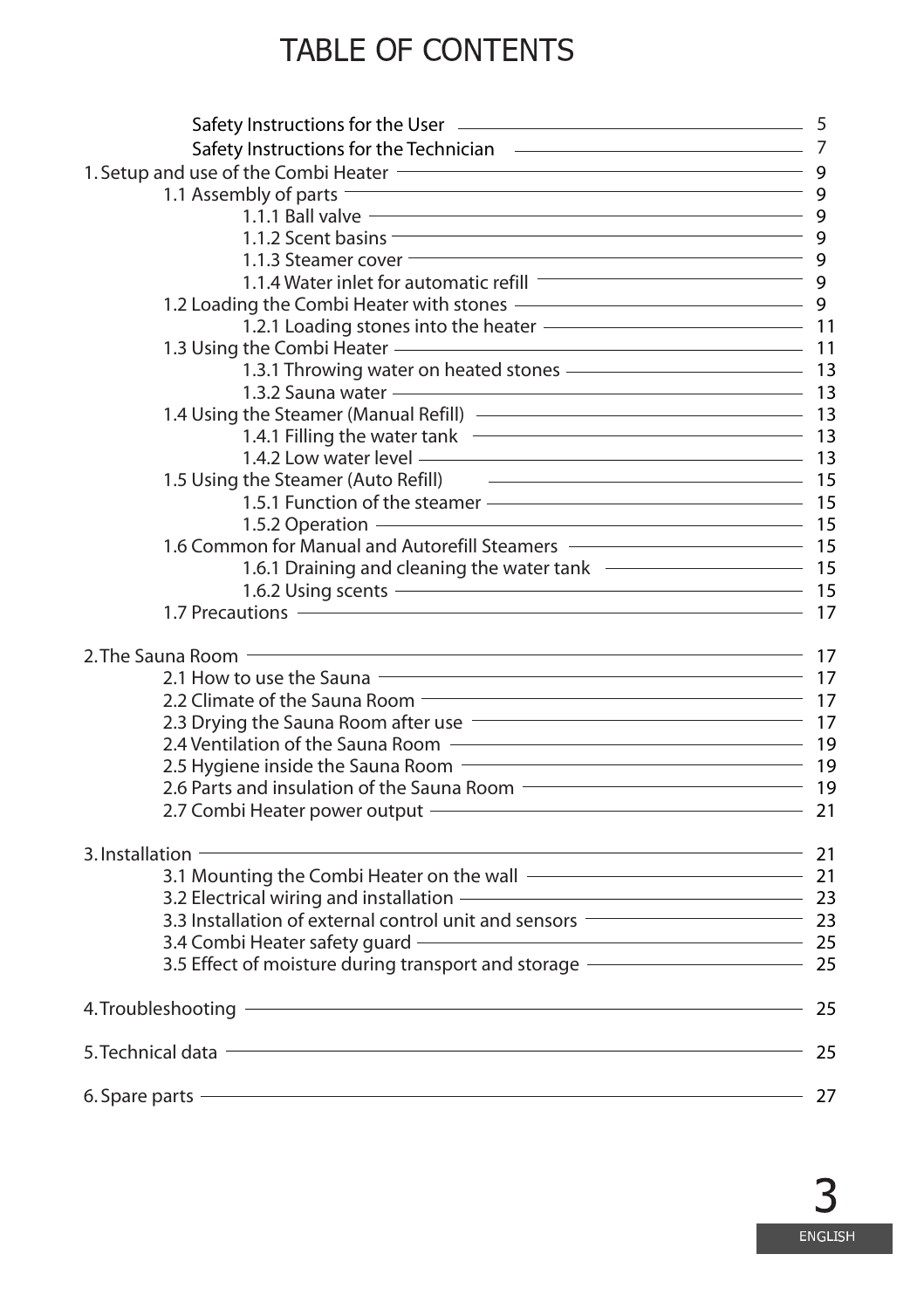# **Turvaohjeet**

Ole hyvä ja seuraa näitä ohjeita ennen saunan käyttöä, tai kiukaan asentamista.

# Käyttäjälle:

- Tämän tuotteen käyttäminen ei sovellu henkilöille (lapset mukaanlukien) joilla on fyysisiä tai henkisiä rajoitteita, tai ei ole aiempaa käyttökokemusta kiukaan käytöstä ellei valvomassa ole henkilö jolla on riittävä kokemus kiukaan käyttämiseksi.
- Lapset eivät saa suorittaa puhdistamista ja käyttäjän huoltotoimenpiteitä ilman valvontaa.
- Älä anna lasten leikkiä kiukaalla.
- Älä käytä kiuasta grillinä.
- · Älä laita puita kiukaalle.
- Älä peitä kiuasta, se aiheuttaa palovaaran.
- · Älä kuivaa vaatteita kiukaalla, se aiheuttaa palovaaran.
- · Älä istu kiukaalla, se on todella kuuma ja aiheuttaa palovammoja.
- · Älä käytä löylyvetenä kloori- (esim. Uima- tai porealtaasta) tai merivettä. Se vähentää kiukaan käyttöikää.
- Kiukaan asentamisen jälkeen kytke se toimintaan n. 30 minuutin ajaksi. Älä ole saunan sisällä suorittaessasi ensimmäistä lämmitystä. (Katso sivu 16).
- Varmista ettei kiukaalla tai sen turvaetäisyyksien sisällä ole syttyvää materiaalia ennen ajastimen päälle kytkemistä.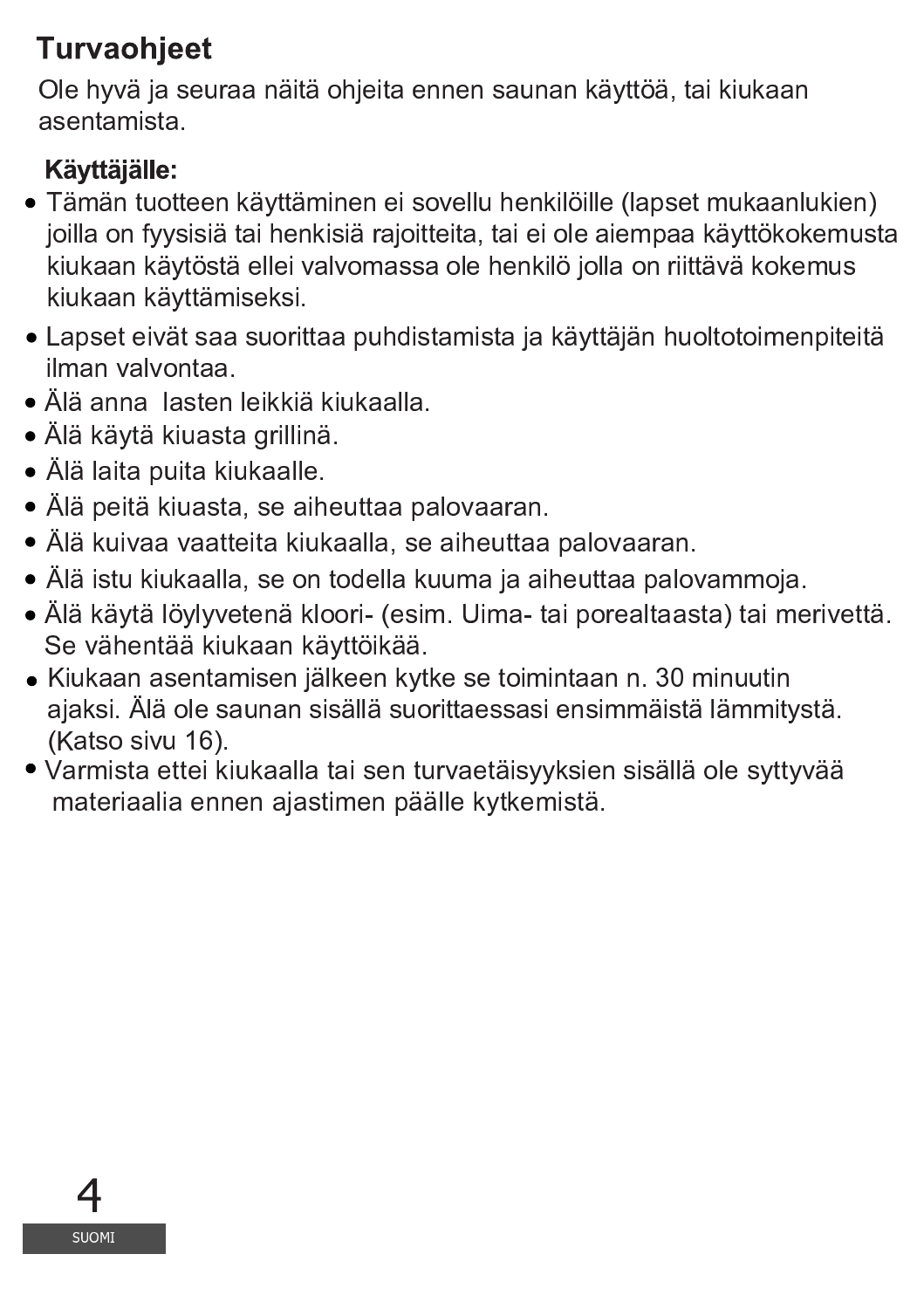# **Safety Instructions**

Please take note of these safety precautions before using the sauna or when installing the heater.

# For user:

- This product is not designed to be used by persons (including children) with limited physical or mental abilities and limited experience and knowledge except under close supervision by a responsible person with knowledge and experience or having been advised by such person.
- Cleaning and user maintenance shall not be made by children without supervision.
- Under no circumstances should children be allowed to play with the device.
- $\bullet$  Do not use the heater as a grill.
- $\bullet$  Do not put wood of any kind on the electric heater.
- $\bullet$  Do not cover the heater. It may cause a fire.
- $\bullet$  Do not use the heater as clothes dryer. It may cause fire.
- Never sit on the heater. It is really hot and can cause serious burns.
- Do not use chlorinated water (e.g. From the swimming pool or jacuzzi) or seawater. It can destroy the heater.
- $\bullet$  When installing a new heater, switch the heater on for 30 mins. Do not stay inside the sauna room while performing the operation. <sup>x</sup> <sup>x</sup> <sup>x</sup>
- $\bullet$  Make sure that no flammable objects have been placed on the heater before activating the preset time function or the stand-by mode for the remote operation.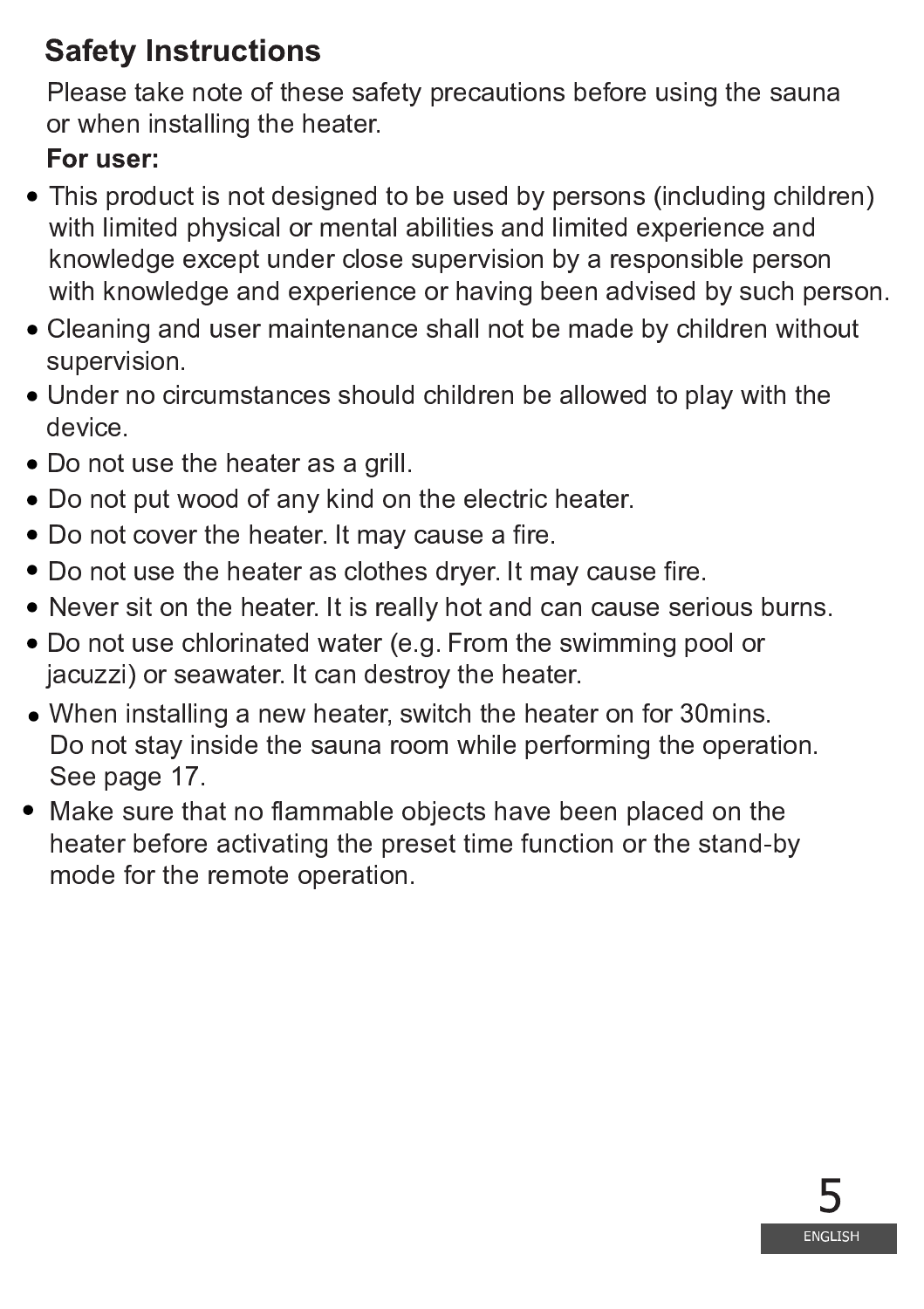# **Asentajalle:**

- Kiukaan kytkennän ja korjaamisen saa suorittaa vain valtuutettu sähköasentaja
- Asentaessasi kiuasta, tarkista vaadittavat suojaetäisyydet valmistajan käyttöohjeesta (Kuva 7)
- Elektroniset tunnistimet ja muut sensorit tulee asentaa siten, että saunaan tuleva raitisilma ei vaikuta niiden toimintaan. Käyttäessä erillistä ohjausta, tulee ohjauskeskus ja ohjauspaneeli asentaa saunan ulkopuolelle.
- · Jos kiuas on julkisessa käytössä ja siinä on viikkoajastin, tai jos sen voi kytkeä päälle kauko-ohjaimella, on saunan oveen asennettava erillinen ovitunnistin, joka kytkee pois päältä kaikki esiajastustoiminnot kun kiuas on valmiustilassa ja saunan ovi avataan.
- Ennen kiukaan asennusta, tarkista valmistajan ilmoittamat saunan maximi ja minimi koot (Kuva 10)
- Varmista, että saunan ilman vaihto on riitävä ja asianmukainen  $(Kuva 6)$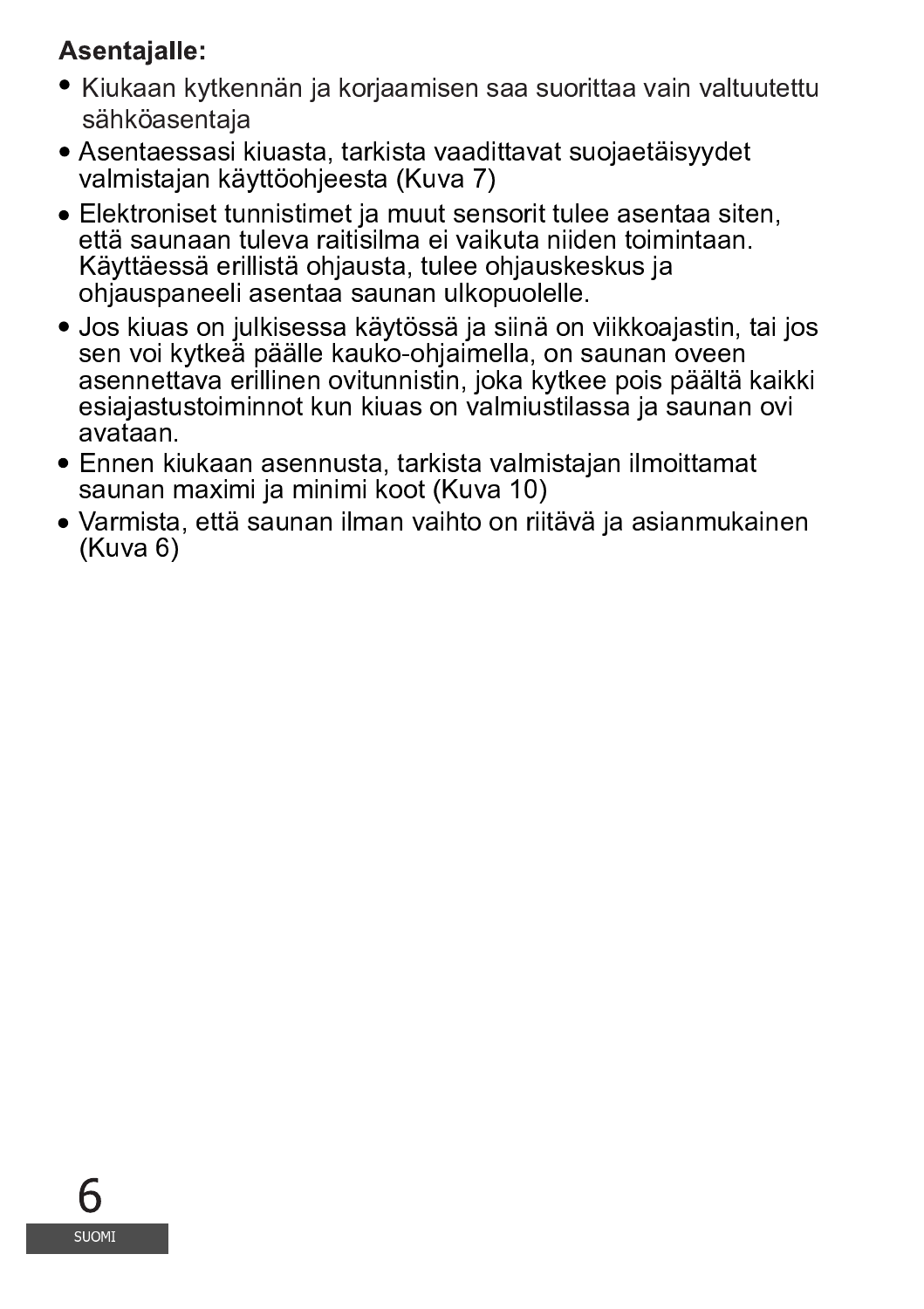### **For Technicians:**

- Wiring and repairs must be done by a certified electrician.
- Follow the Minimum Safety Distances when mounting the heater (see Fig. 7).
- The electronic sensor and electric heating system should be mounted in a way so that incoming air will not interfere with it. If using a separate control, the controlunit and control panel must be mounted outside the sauna cabin.
- If this sauna heater is used for public saunas or saunas that may be switched on by a separate remote-control system/ the door of the sauna room must be fitted with an interlock such that the stand-by mode setting for remote operation is disabled if the sauna door is opened when the stand-by mode setting for remote operation is set.
- When positioning the sauna heater, observe the minimum safety distances (see Fig. 7).
- Observe the specifications on volumes of the sauna cabin (see Fig. 10).
- Observe the specifications on ventilation of the sauna cabin  $(see Fig. 6).$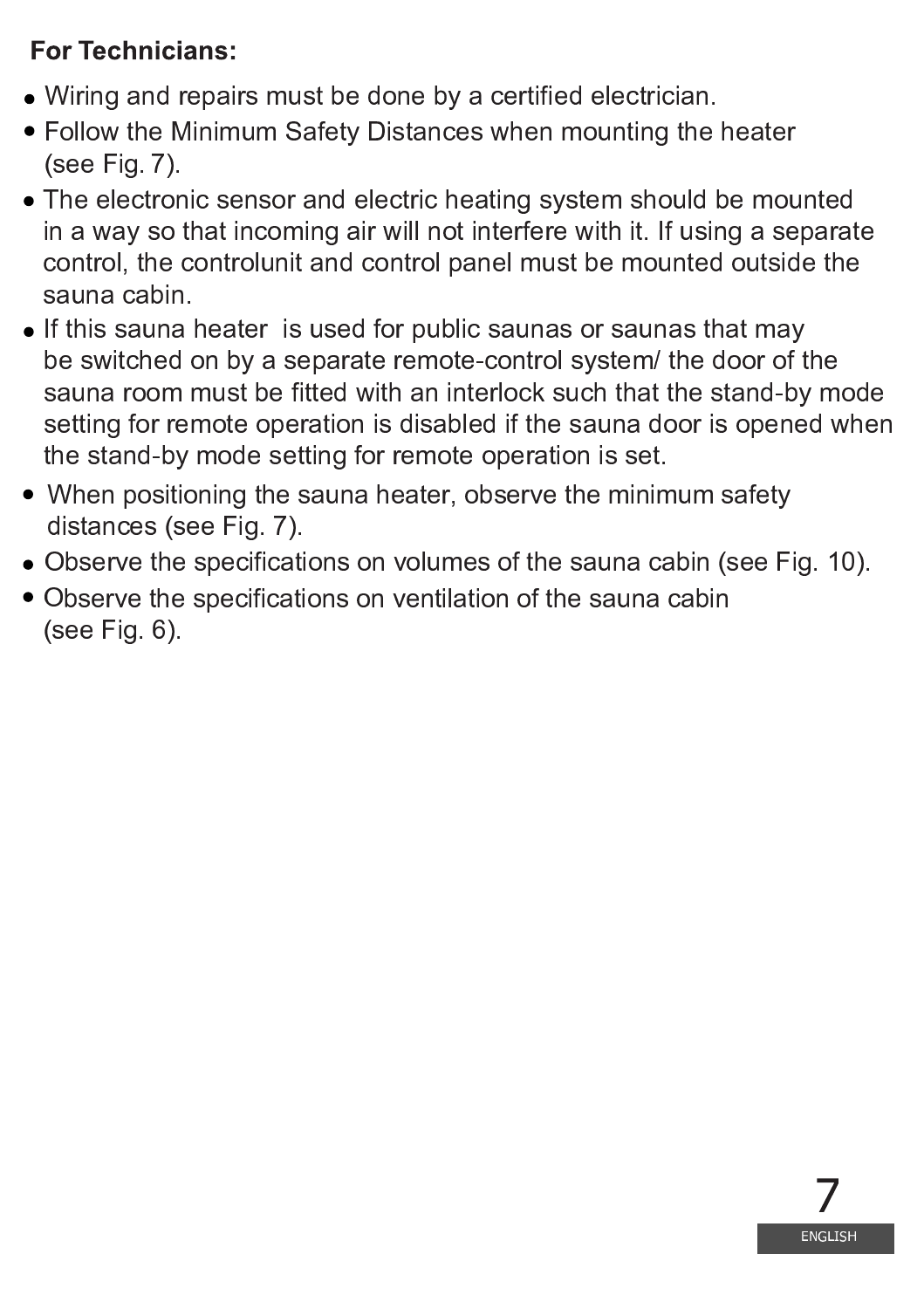# 1. Kiuas – höyrystinyhdistelmän asennus ja käyttö

#### 1.1. Asentaminen

#### 1.1.1. Tyhjennysventtiili

Kierrä teflon-teippiä putken kierteisiin ennen venttiilin asentamista paikoilleen jotta liitoksesta tulee vesitiivis. Kun kiinnität tai irroitat tyhjennyshanaa varmista, että se on kiinni-asennossa. (Kuva 1)

#### 1.1.2. Hajustekupit

Aseta hajustekupit paikoilleen kuvan 2 mukaisesti. Käsittele hajustekuppeja huolellisesti koska ne voivat murtua lattialle pudotettaessa.

#### 1.1.3. Vesisäiliön kansi

Vesisäiliön kannen irroittaminen/ paikoilleen laittaminen on esitetty kuvassa 3.



#### 1.1.4 Automaattisen täytön vesiliitäntä

Vesiliitäntä, kt kuva 1. Tuloveden paineen tulee olla 1 - 3 bar.

#### 1.2. Kiuaskivet

Kivien tarkoitus kiukaassa on varastoida lämpöenergiaa löylyveden tehokkaaseen hövrystämiseen. Kiukaan parhaan toiminnan varmistamiseksi poista kivet kiukaasta vähintäin kerran vuodessa tai n. 500 käyttötunnin välein. Puhdista kivitila murentuneista kivistä ja lado uudet kivet ohjeen mukaisesti. Tarvittava kivien määrä on ilmoitettu kiukaan teknisissä tiedoissa. Kuva 10.

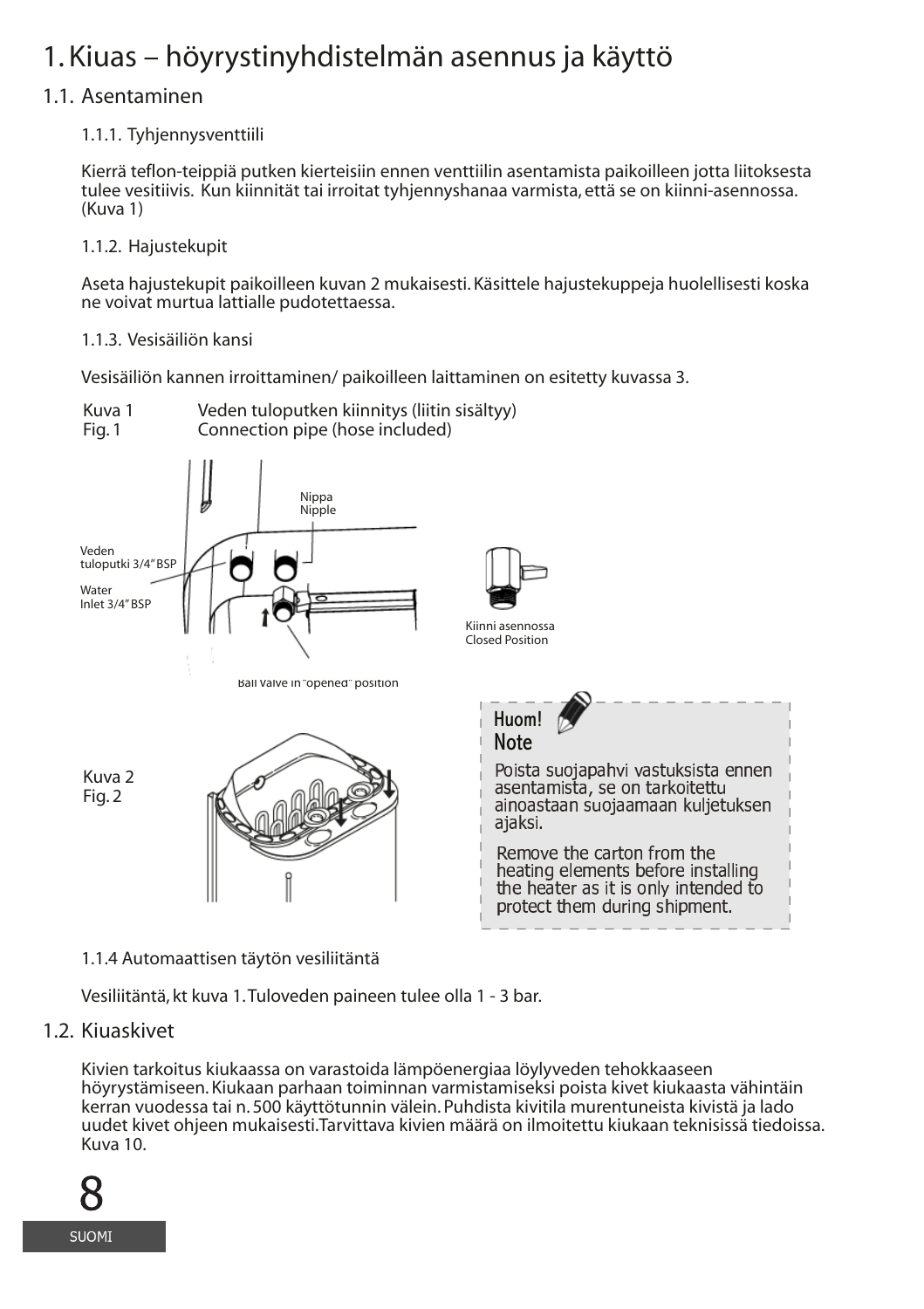# 1. Setup and use of the Combi Heater

*Vesisäillion kannen asennus* 

#### 1.1. Assembly of parts

#### 1.1.1. Ball valve

Before installing the ball valve wrap Teflon tape around the nipple's thread to ensure water proof insulation. When attaching and detaching the ball valve make sure that the valve's handle is in closed position (see Fig. 1).

#### 1.1.2. Scent basins

Scent basins are to be attached as per Figure 2. Handle scent basins with care as they might break when dropped on the floor or any hard surface.

*Vesisäiliön kannen irroitus*

#### 1.1.3. Steamer cover

To detach or attach the steamer cover, follow the instruction given in Figure 3.

Kuva 3 Fig. 3 *Attach the steamer cover as shown Remove the steamer cover as shown*

1.1.4 Water inlet for automatic refill

Water inlet is described in Fig 1. Pressure of the water supply should be 1-3 bar.

#### 1.2. Loading the Combi Heater with stones

The main purpose of the stones in the Combi Heater is to store enough energy to efficiently vaporize the water thrown on top of the stones to maintain correct humidity in the sauna room. The stones must be removed at least once a year or every 500 hours which ever occurs first. All stone crumbles must be removed from the heater then load new stones as described hereinafter. To verify the required amount of stones, see technical data in Figure 10.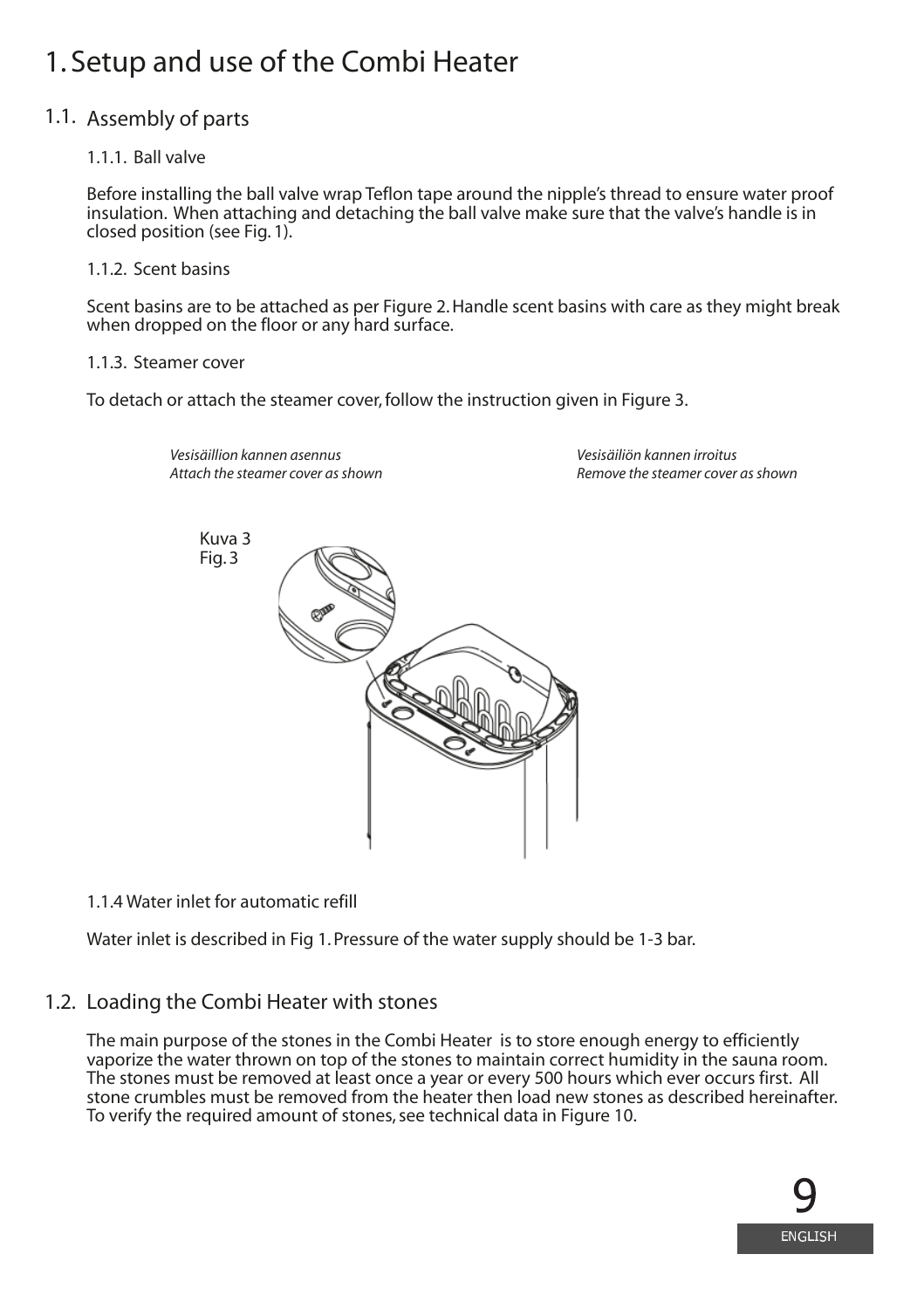HUOM! Älä koskaan käytä kiuasta ilman kiviä koska tämä voi aiheuttaa kiukaan vaurioitumisen ja palovaaran. Käytä SAWO-kiukaassa vain valmistajan suosittelemia SAWO-kiuaskiviä tai muita raskaita ja kiinteitä erityisesti kiuaskiviksi tarkoitettuja kiviä. Riittävän ilmankierron varmistamiseksi ja lämmityselementtien ylikuumenemisen sekä mekaanisen vaurion välttämiseksi, älä käytä SAWO-kiukaissa teollisesti valmistettuja säännöllisen muotoisia keraamisia kiuaskiviä. Älä myöskään käytä huokoisia ja/tai pehmeitä tai murenevia luonnonkivilajeja kuten vuolukiveä.

#### 1.2.1. Kivien latominen kiukaaseen

Ennen kivien latomista on suositeltavaa pestä ne mahdollisen lian ja pölyn poistamiseksi. Kivien latomisessa kiukaaseen on huomioitava, että kiukaan läpi virtaavan ilman kiertoa ei estetä koska tämä johtaa lämmityselementtien ylikuumenemiseen ja niiden käyttöiän merkittävään lyhenemiseen. Kivien latomisen periaatteena on suurikokoisimpien kivien laittaminen kiukaan pohjaosaan ja pienemmät kivet aivan yläosaan niin että ylimmät kivet ovat hieman lämmityselementtien yläpuolella (kuva 4). Isokokoisia kiviä ei saa milloinkaan työntää väkisin lämmityselementtien väliin vaan tälläiset kivet on poistettava. Alle 35 mm halkaisijaltaan olevia pienikoisia kiviä tai kiven paloja ei kiukaaseen saa laittaa koska ne vaarantavat ilman kierron ja voivat aiheuttaa lämmityselementtien ylikuumenemisen.

HUOM! Takuu ei korvaa kiukaan lämmityselementtien rikkoutumisia jotka johtuvat väärän kivilajin käytön tai virheellisen ladonnan aiheuttamasta ylikuumenemisesta tai niiden aiheuttamista mekaanisista vaurioista.

#### 1.3. Kiukaan lämmittäminen

Tarkista aina ennen kiukaan päällekytkemistä ettei kiukaan päällä ole mitään syttyvää materiaalia. (Katso varoitukset, kohta 1.7)

Ensimmäisellä käyttökerralla kiukaasta ja kivistä saattaa irrota hajuja, joten huolehdi saunahuoneen riittävästä tuuletuksesta.

Teholtaan oikean kokoinen kiuas lämmittää saunahuoneen valmiiksi noin tunnissa. Lämpötilan saunassa tulisi olla noin 65 - 90 °C, henkilökohtaisten mieltymysten mukaan. Liian suuritehoinen kiuas lämmittää saunan liian nopeasti, jolloin kivet eivät ehdi lämmetä tarpeeksi. Tästä johtuen suurin osa löylyvedestä valuu suoraan kiukaan läpi. Jos kiuas on saunahuoneeseen nähden alitehoinen, saunan lämmittämiseen tarvitaan enemmän aikaa ja löylyn tuotto voi olla riittämätön. Nautinnollinen saunominen edellyttää että kiukaan koko on valittu oikein saunan kokoon nähden. Katso kohta 5 Kombi-kiukaan teho.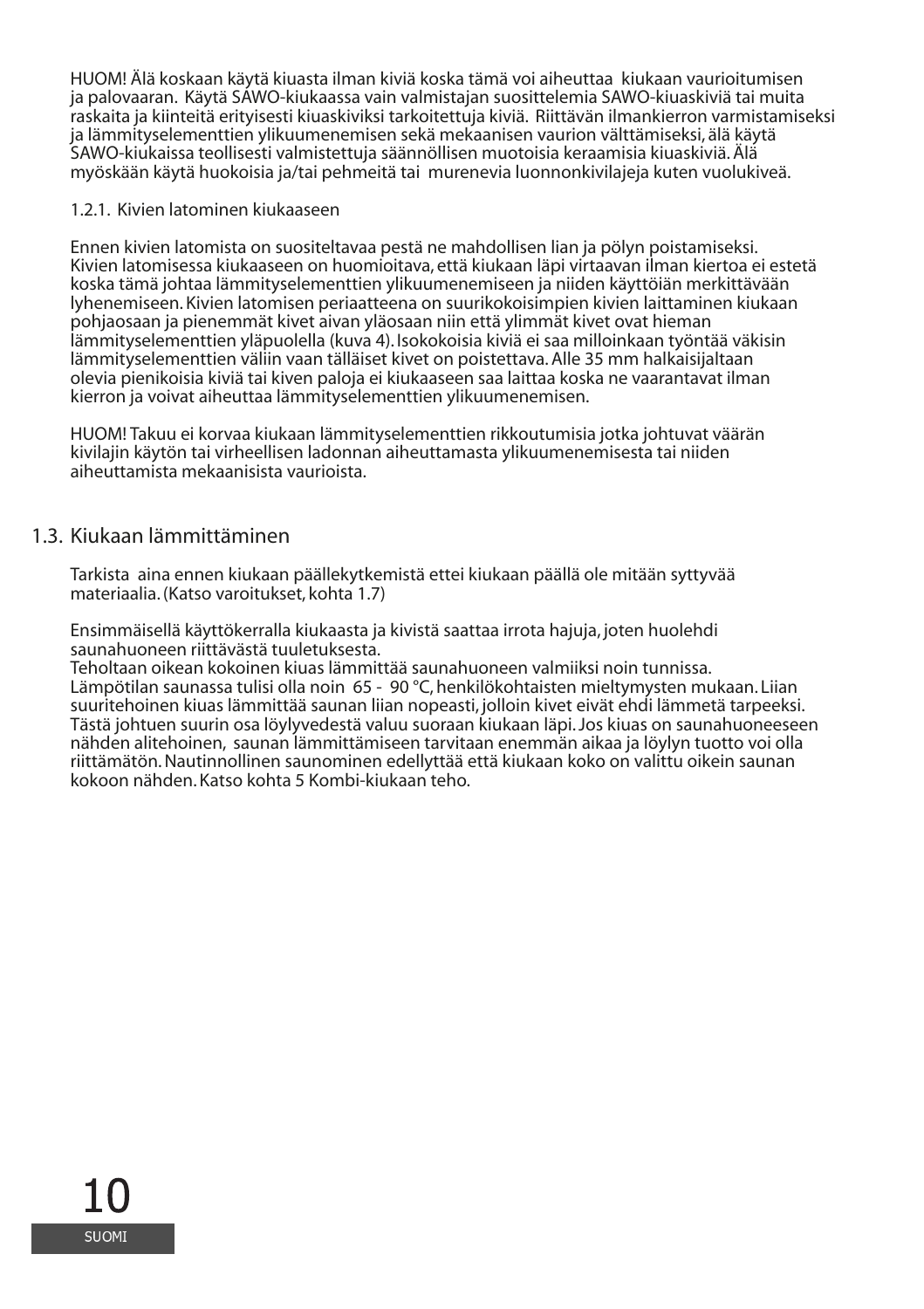NOTE! Never use the heater without stones as it may cause fire. Use only manufacturer recommended Sawo-stones. Using unsuitable stones may lead to heating element damage and will void the warranty. Never use ceramic stones or other artificial stones of any type! Stones should not be too soft or spongy like soap stones that may crumble easily.

#### 1.2.1 Loading stones into the heater

It is recommended to rinse all stones to remove any stains or dust that can cause unpleasant odor during the first few times of using the heater. It is important that the stones are loaded carefully in a way that they do not block air circulation through the heater (Fig. 4). Larger stones that will not fit between the heating elements must not be forced in place instead they must be completely removed. Small crumble or stone pieces smaller than 35 mm in diameter must not be loaded onto the heater since they will block the heaters air circulation and cause overheating and possible heating element damage.

NOTE! Heating element damage due to overheating caused by wrong kind of stones or stones which were wrongly loaded onto the heater is not covered by the factory warranty.



#### 1.3. Using the Combi Heater

Before turning on the Combi Heater make sure there is nothing on the heater or nearby that may start burning. For further safety instructions refer to section 1.7. Odor is emitted from the stones and the heater when it is turned on for the first time. To remove the odor from the sauna room ventilate until the air is free from unpleasant smell.

It is important to choose the correct power rating of the Combi Heater corresponding to the sauna room size. Section 5 helps to make the right Combi Heater choice. A properly selected heater increases the temperature of the sauna room and stones to reach the bathing temperature in about one hour.

If the heater selected is 'overpowered' the sauna is heated up faster than the stones, which let part of the water thrown on the stones run through the stone tank. An 'underpowered' heater raises the sauna temperature too slow. Water thrown onto the stones does not raise the humidity in the sauna but cools the stones and causes the sauna room temperature to decrease.

It is important to have suitable insulation and wall materials for your sauna. Refer to section 2 for guidance. The bathing temperature should preferably be within the range of 65 to 85° C while the steamer is switched off.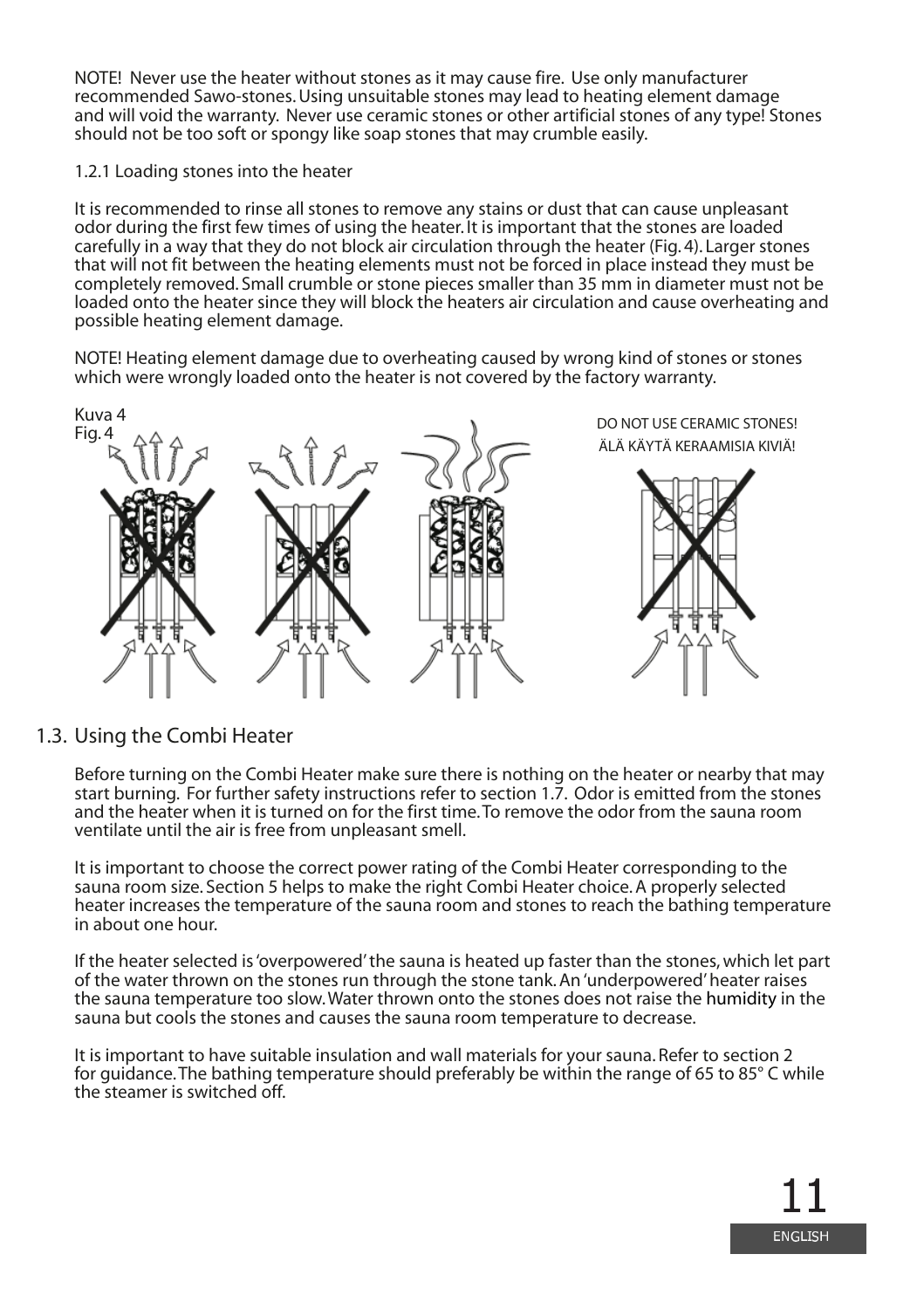#### 1.3.1. Löylyn heittäminen

Älä milloinkaan heitä löylyä mikäli joku on kiukaan vieressä. Kuumat vesiroiskeet tai höyry voi aiheuttaa palovammoja.

#### 1.3.2. Löylyvesi

Käytä vain puhdasta juomakelpoista vettä löylyvetenä. Mikäli vesi on kovaa ja/tai rautapitoista niin kiuaskiviin ja lämmityselementteihin voi kerääntyä jäämiä. Älä koskaan käytä merivettä löylyvetenä.

#### 1.4. Höyrystin (Manuaalinen täyttö)

Kombi-kiukaassa on yhdysrakenteinen höyrystin. Höyrystimessä on 5 litran säiliö, tämä vesimäärä riittää n.2 tunnin ajaksi höyryn tuottoon kun höyrystimen teho on säädetty maksimiteholle. Saunan sopivin lämpötila höyrykylpyä varten on 40-50 °C. Höyrystin tuottaa tarpeellisen määrän höyryä ja lämmittää saunan sopivaan lämpötilaan n. 30 min kuluessa käynnistämisestä. Ennen käynnistämistä varmistu että säiliössä on riittävästi vettä.

#### 1.4.1. Vesisäiliön täyttäminen

Veden määrä säiliössä on helposti nähtävissä kiukaan etureunassa olevasta mittarista. Vesi voidaan kaataa säiliöön säiliön kannessa olevien hajustinkuppien alla olevista rei'istä tai vetämällä koko kansi ulos. Säiliön pinnankorkeusmittari on yläpäästään avoin joten ylitäyttötapauksessa ylimääräinen vesi valuu ulos mittarin putken yläpäästä. Mikäli ohjauskeskuksen näytössä lukee FILL, on veden määrä säiliössä alhainen ja säiliö pitää täyttää edellä kuvatulla tavalla.

HUOMAA: Säiliön kansi sekä hajustinkupit ovat kuumia mikäli kiuas on käytössä. Älä koske niihin paljain käsin!

#### 1.4.2. Säiliön vesipinnan alaraja

Kombi-kiukaan vesisäiliön vesimäärästä on ohjauskeskuksessa akustinen alarajahälytys joka aktivoituu kun veden määrä säiliössä on alhainen. Lisää vettä säiliöön viimeistään kun veden pinta on mittarin REFILL merkin kohdalla. Tässä kohtaa säiliössä on n. 1,5 litraa vettä jäljellä. Hälytys aktivoituu kun vettä on n. 1 litra jäljellä. Kun hälytys aktivoituu niin samalla myös höyrystimen tehonsyöttö katkeaa automaattisesti. Mikäli vesisäiliötä ei täytetä kun FILL viesti näkyy ohjauskeskuksen näytössä, höyrystin käynnistyy muutaman minuutin välein. FILL viesti näytetään toistuvasti kunnes säiliö on täytetty tai laitteen käyttö keskeytetään. Älä päästä höyrystintä koskaan kuivaksi käytön aikana koska se voi lyhentää lämmitysvastuksien käyttöikää.

Täytä säiliö vedellä ohjeiden mukaisesti ja pienen viiveen jälkeen höyrystin käynnistyy automaattisesti uudestaan.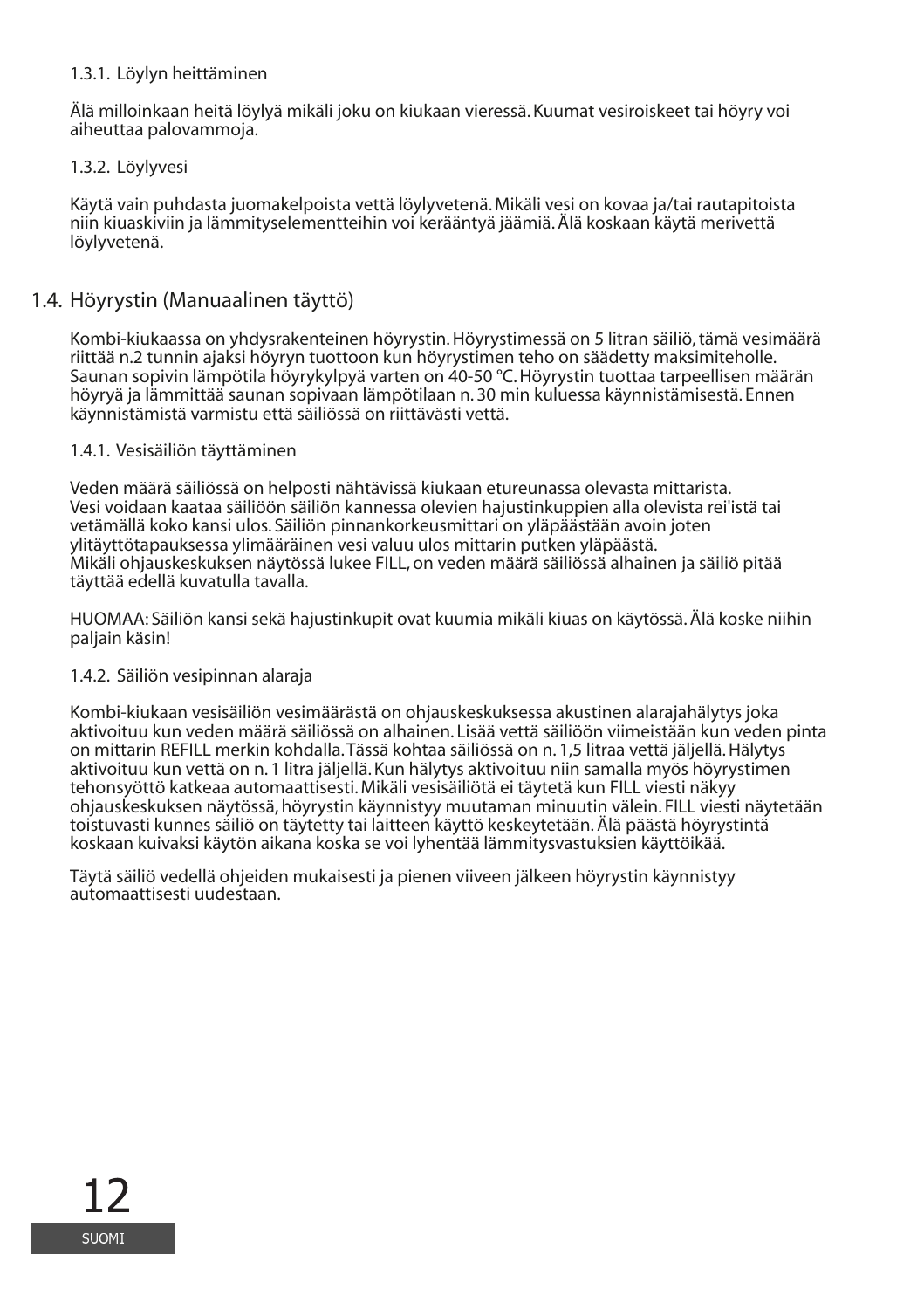#### 1.3.1 Throwing water on heated stones

Throwing water on the heated stones increases the moisture level in the sauna. The amount of water thrown with a small ladle on the stones determines the moisture content of the air. The bather's skin starts to sweat and breathing becomes easy. Make sure not to throw water on the hot stones if other bathers sitting next to the heater as hot water may splash from the stones.

#### 1.3.2 Sauna water

Hard or ferrous water may leave layers on the stones and heater elements. Do not use sea water, humus or chlorinated water as it causes damage to the Combi Heater and its parts. Use only clean household tap water to be thrown on the stones.

#### 1.4. Using the Steamer (Manual Refill)

The Combi Heater includes a Steamer NS with a capacity of 5 liters of water. It produces steam for about 2 hours when filled with 5 liters of water and setting MAX on the external control unit.

To ensure ideal humidity, the sauna temperature should be between 40 and 50º C, and the steamer should be left on for about 30 minutes to pre-heat the sauna and produce sufficient amount of steam before starting bathing.

#### 1.4.1. Filling the water tank

Water can be poured through the openings underneath the scent basins or by removing the steamer cover first (section 1.1.3). The capacity of the tank is 5 liters. If water in the tank exceeds the 5 liters mark on the level indicator, water from the indicator tube end might spill on the floor. The water level can easily be monitored through the water level indicator.

If FILL appears on the external control unit's display, cold household tap water shall be poured through the openings underneath the scent basins by carefully removing the scent basins.

Caution: Streamer cover and scent basins are very hot if the heater is in use. Do not touch them by bare hand.

Always before turning on the steamer, make sure that sufficient amount of water is in the tank.

#### 1.4.2. Low water level

The Combi Heater has a low water detection system which reminds to refill water before the steamer tank runs dry. To avoid the activation of the low water detection system, refill water once the water level reaches the REFILL mark on the water level indicator tube (about 1.5 liter water left in the tank). If no water is refilled at that point, the low water detection system will automatically turn off the steamer heater at about 1 liter and a FILL message is displayed together with a buzzer tone on the external control unit. Observe caution while refilling water as the steamer tank is still hot (section 1.4.1). After refilling water, the steam generator heater turns on again after a short while.

If no water is refilled upon the FILL message appears on the display of the control unit, the steamer will turn on again after a few minutes. The FILL message is repeatedly displayed until water is filled in the tank or the unit is turned off. In order to preserve the heating plate and life span of the combi heater avoid "dry boiling" of the steamer tank.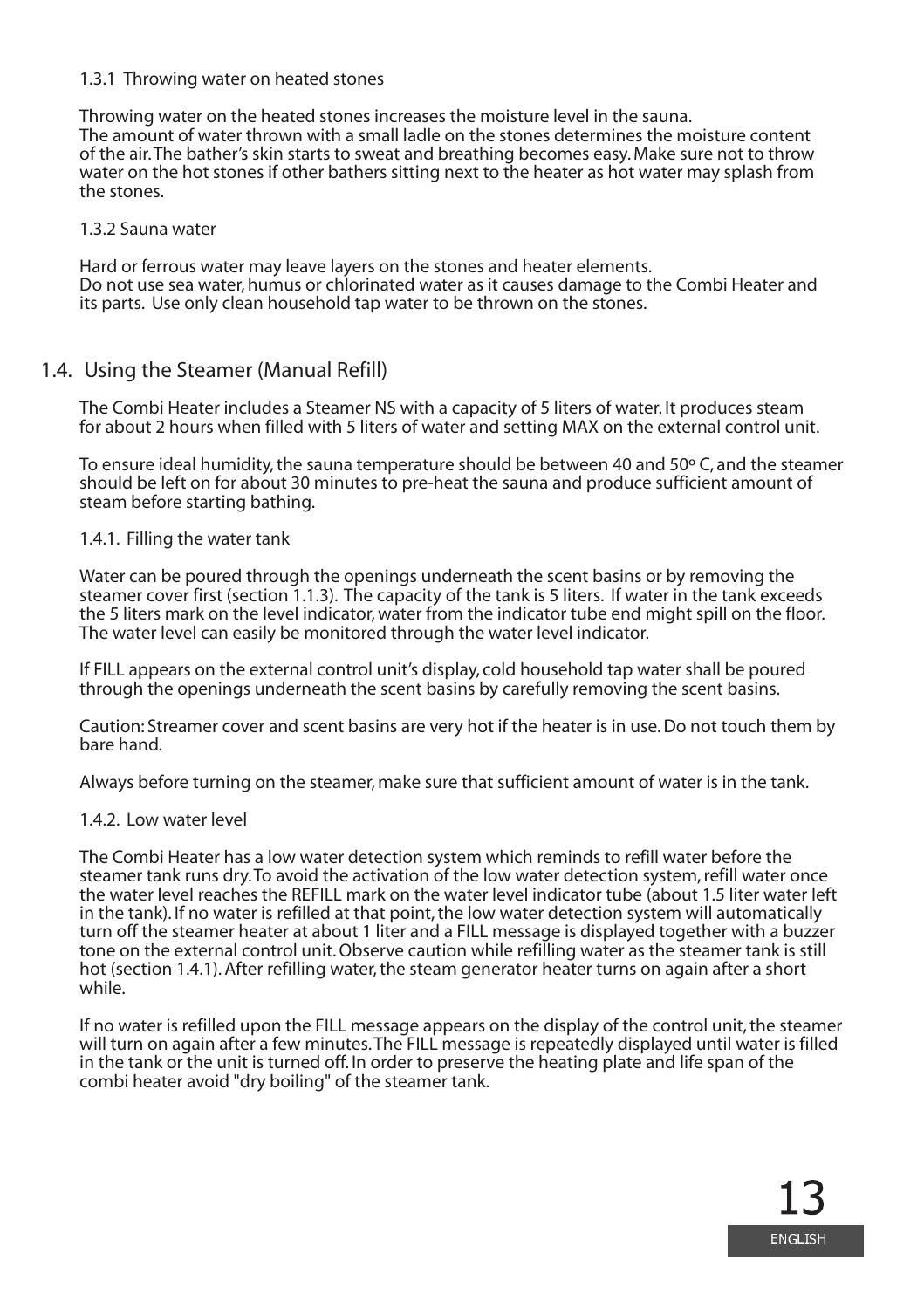#### 1.5. Höyrystin (Automaattinen täyttö)

#### 1.5.1. Höyrystimen toiminta

Kombi-kiukaassa on yhdysrakenteinen höyrystin. Höyrystimessä on 5 litran säiliö. Höyrystin jossa on automaattinen vedentäydennys on erittäin helppokäyttöinen. Laite tuottaa tarpeellisen määrän höyryä ja lämmittää saunan sopivaan lämpötilaan n. 30 min. kuluessa käynnistymisestä. Höyrystimen vesisäiliö täyttyy automaattisesti kun veden määrä on alhainen. Jos tankki on tyhjä ja veden lisäystä ei tapahdu, varotoimenpiteenä tehonsyöttö katkeaa automaattisesti. Viesti FILL näkyy ohjauskeskuksen näytössä ja kuuluu hälytysääni. Hälytys loppuu kun tankki täyttyy vedellä tai lämpövastus on jäähtynyt. Säiliön kansi sekä hajustinkupit ovat kuumia mikäli kiuas on käytössä. Älä koske niihin paljain käsin! Veden määrä säiliössä on helposti nähtävissä kiukaan etureunassa olevasta mittarista.

#### 1.5.2. Ohjaus

Kaikki ohjaustoimenpiteet suoritetaan ohjauskeskuksen kautta. Kylpemiseen voidaan valita joko normaali sauna kytkemällä höyrystin pois tai sauna höyrystimellä.

Höyrykylvyt saadaan kytkemällä höyrystin päälle, ON, jolloin automatiikka syöttää hetken vettä säiliöön. Jos veden syöttöputkeen on asennettu hana, tarkista että se on auki. Jos veden syöttö on estynyt, eikä säiliössä ole vettä, höyrystimen tehonsyöttö katkeaa. Saunan sopivin lämpötila höyrykylpyä varten on 40-50°C. Höyrystin tuottaa tarpeellisen määrän höyryä ja lämmittää saunan sopivaan lämpötilaan n. 30 min. kuluessa käynnistymisestä. Mikäli ohjauskeskuksen näytössä lukee FILL, automaattinen vedentäyttö on käynnissä.

Jokaisen käyttökerran jälkeen vesisäiliö on tyhjennettävä (kohta 1.6.1).

#### 1.6. Yhteistä höyrystimille (Manuaalinen ja Automaattinen täyttö)

1.6.1. Vesisäiliön tyhjennys ja puhdistus

#### **Tyhientäminen**

Varmistaaksesi että vesisäiliöön ei keräänny sakkaa, tyhjennä säiliö jokaisen käyttökerran jälkeen. Ennen tyhjennystä kytke höyrystin ja kiuas pois päältä. Vesi säiliössä on heti käytön jälkeen kiehuvaa joten tyhjennys tulee suorittaa vasta kun vesi on jäähtynyt haaleaksi. Mikäli et halua päästää vettä saunan lattialle niin varaa sopiva astia tyhjennyshanan alle. Tyhjentääksesi säiliön avaa säiliön pohjassa oleva hana kääntämällä vipua vastapäivään kunnes vesi alkaa valua ulos. Älä käytä höyrystintä tyhjentääksesi säiliön, sillä se lyhentää höyrystimen käyttöikää.

#### Puhdistaminen

Ajoittaiseen kalkin poistoon suosittelemme samoja kalkinpoistoaineita kuin mitä käytetään esim. kahvinkeittimen puhdistamiseen. Käytä puhdistuaineita valmistajan ohjeiden mukaisesti. Höyrystimen ulkopinnan puhdistamiseen riittää koskealla kankaalla pyhkiminen. Ennen säiliön puhdistamista varmista että höyrystin ei ole toiminnassa. Vesisäiliön sisäpuolen puhdistamiseksi poista ensin säiliön kansi. (katso kohta 1.1.3). Puhdistamisen helpottamiseksi on säiliössä oleva välilevy irroitettavissa (katso kuva 5). Käytä säiliön puhdistamiseen tiskiharjaa tmv pehmeätä naarmuttamatonta harjaa. Lopuksi huuhtele säiliö hyvin ja sulje tyhjennyshana. Älä yritä puhdistaa säiliötä paljain käsin koska mahdolliset terävät reunat voivat aiheuttaa viiltoja.

#### 1.6.2. Hajusteiden käyttö

Kombi-kiukaan kanssa voit käyttää nestemäisiä hajusteaineita. Hajusteaine kaadetaan vesisäiliön kannessa oleviin hajustekuppeihin (katso kohta 1.1.2). Vältä hajusteiden lisäämistä kun höyrystin on käytössä. Vapautuva höyry voi aiheuttaa palovammoja. Hajustinkupit tulee huuhdella vedellä jokaisen käyttökerran jälkeen.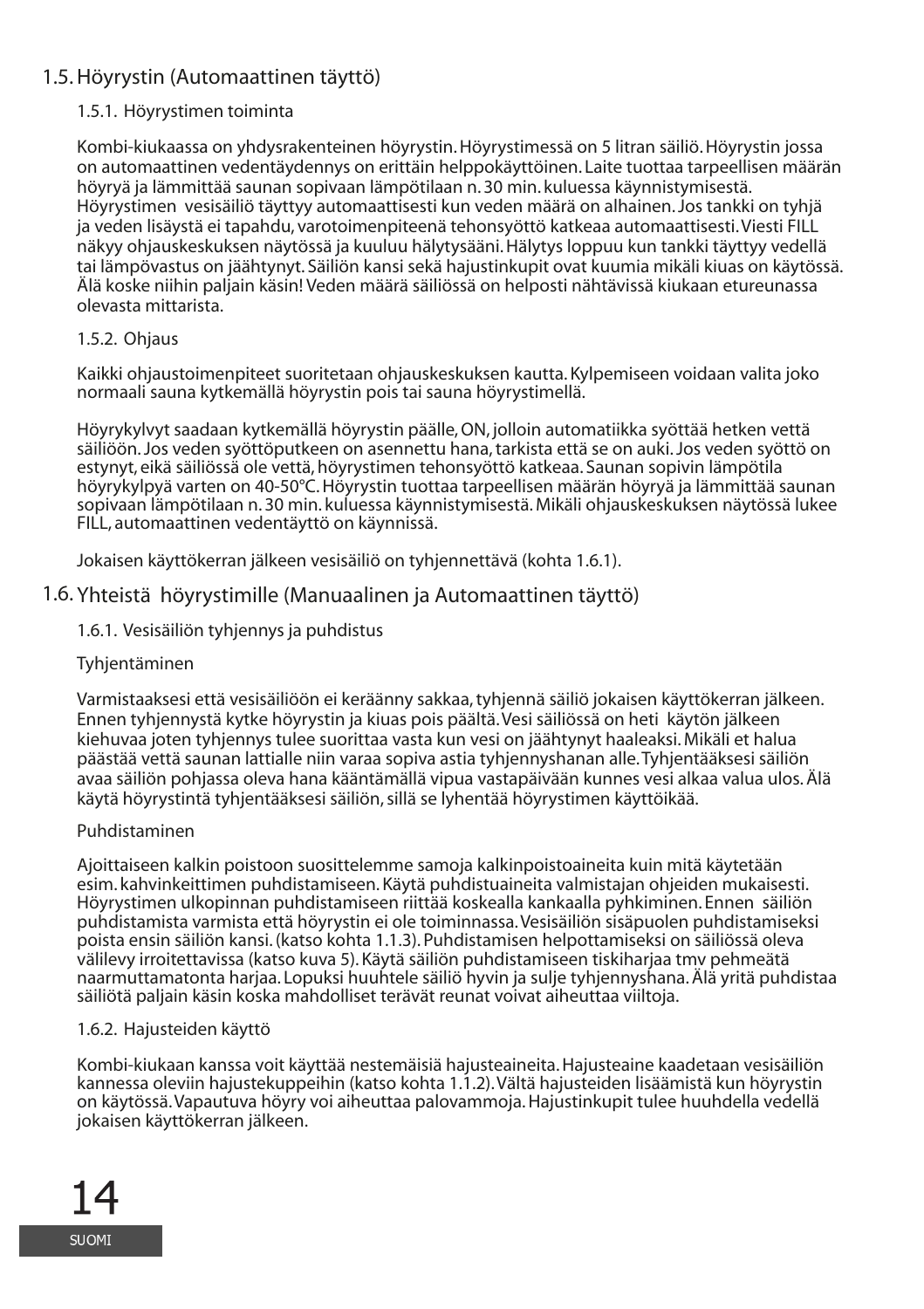#### 1.5. Using the Steamer (Auto Refill)

#### 1.5.1. Function of the steamer

The Combi Heater includes a Steamer with a capacity of 5 liter of water. An automatic refilling system makes it possible to produce steam without interruptions. The tank will automatically be refilled when the water level reach the low water detection. As a security feature, if there is no refill of an empty tank, the low water detection system will automatically turn off the steamer heater. A FILL message is displayed together with a buzzer tone on the external unit. If there is a valve on the water supply make sure it is turned on position before turning steamer on. After refilling water, the steam generator heater turns on again after a short while. The buzzer will stop alarming when water is filled, or when the heating element is not hot anymore. The water level in the tank can easily be monitored through the water level indicator.

Caution: Streamer cover and scent basins are very hot if the heater is in use. Do not touch them by bare hand.

#### 1.5.2. Operation

All operations are handled through the external control unit. Choose either a normal bath or a steam sauna bath. For normal sauna baths switch OFF the steamer.

For steam sauna baths switch ON the steamer. The steamer system will automatically start to produce steam. To ensure ideal humidity, the sauna temperature should be 40 - 50°C. Before a bath the steamer should be left on for about 30 minutes to pre-heat the sauna and produce sufficient amount of steam. When FILL appears on the external control unit's display, water is automatically filled into the water tank. After every sauna bath the water tank must be drained (section 1.6).

#### Common for Manual and Auto Refill Steamers

#### 1.6.

1.6.1. Draining and cleaning the water tank

In order to ensure best water quality the water tank must always be emptied after use. This procedure removes impurities condensed in the tank as result of evaporation. The water should be drained only after cooling down since it is very hot immediately after using the steamer. To drain the tank turn the ball valve handle at the bottom of the steam generator tank counterclockwise until water flows. Provide a container (i.e. a bowl) to collect the water. Before cleaning the inside of the water tank remove its cover first (section 1.1.3). Do not attempt to clean the inside of the tank by hand and a cloth to avoid injuries caused by the tank's edges. To clean the tank separation plate, lift it up and clean it with water and a household brush (Fig. 5). Finally flush the tank with water and close the ball valve by turning its handle clockwise. Do not use a steel brush as it might damage the tank wall or bottom heating plate. Do not forget to refill water before turning the steamer on again. Do not let the steamer water tank run dry as an alternative method of draining the water. The lifespan of your Combi Heater will be shortened. Impurities from water, e.g. lime, will accumulate on the walls of the steamer's water tank. For decalcification SAWO recommends decalcifying agents intended for household appliances, e.g. coffeemakers and water kettles. These agents are to be applied as instructed by the manufacturer. The outside of the steamer tank should be cleaned with a damp cloth. When cleaning the outside, ensure that the Combi Heater's power switch is in off position.

> Kuva 5 Fig. 5



#### 1.6.2. Using scents

Liquid scents can be used with the Combi Heater to make your sauna bath more enjoyable. Scents can be poured in the provided scent basins inserted in the water tank cover's openings (section 1.1.2). Avoid pouring scents while the steam generator is on. The hot steam might cause burns. The scent basins shall be brushed and rinsed with water

after using them with scents.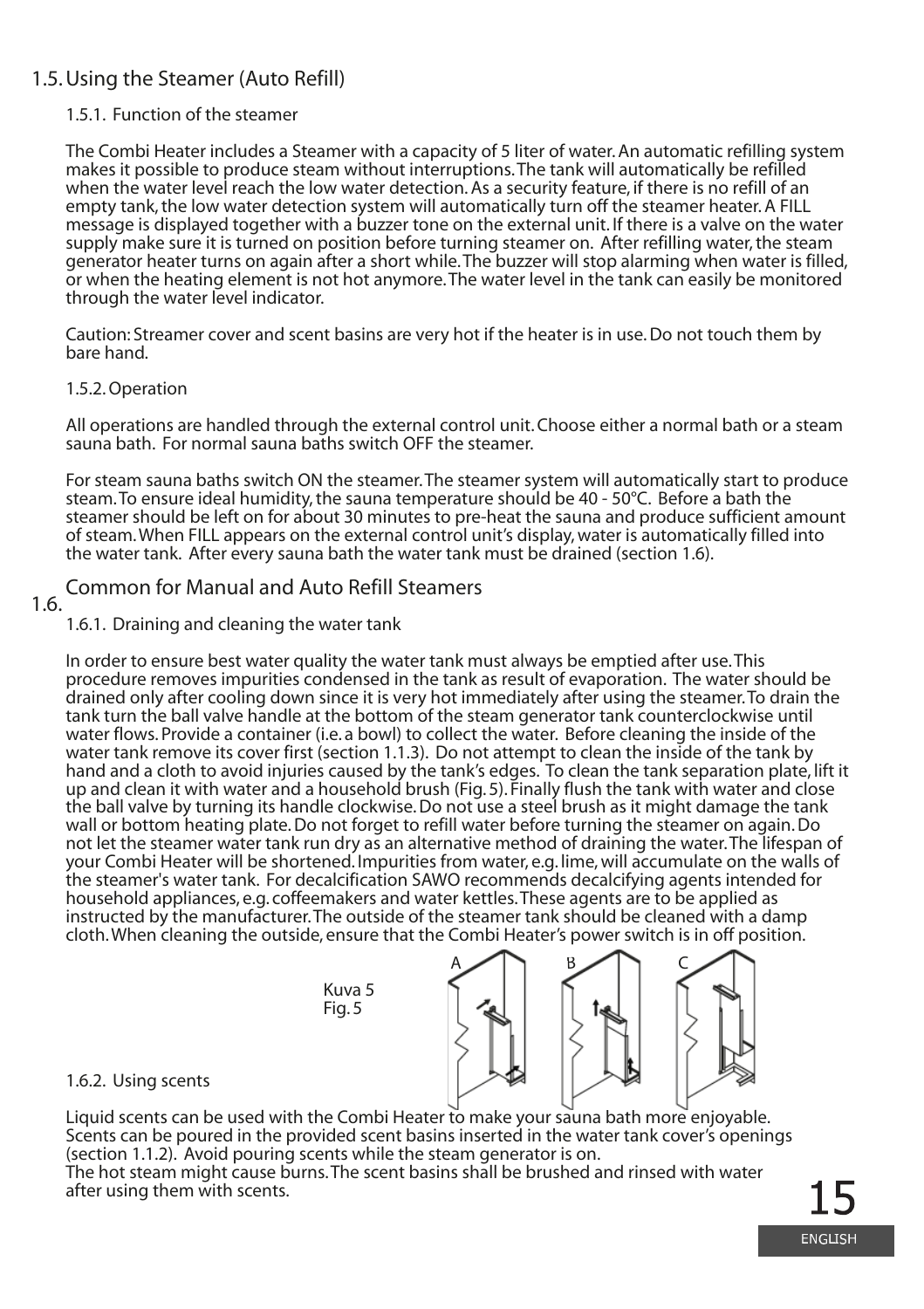#### 1.7. Varoituksia ja huomautuksia

- Kostea meri-ilmasto voi aiheuttaa korroosiota Kombi-kiukaan metallipinnoissa. •
- Sähköliitännän saa tehdä vain valtuutettu sähköasentaja. •
- Älä käytä kiuasta ruuan valmistukseen millään tavoin. •
- Älä peitä kiuasta, palovaara! •
- Älä laita puita sähkökiukaaseen. •
- Älä käytä kiuasta vaatteiden kuivaamiseen, palovaara! •
- Älä koskaan istu kiukaalle, kuuma kiuas aiheuttaa vakavia palovammoja! •
- Älä käytä kiuasta ilman kiviä! •
- Älä käytä merivettä tai klooripitoista vettä uima-altaasta. •
- Älä täytä höyrystimen vesisäiliötä aivan täyteen, veden kiehumien aiheuttaa veden ylivuotamisen.
- Varaa metalliämpäri höyrystimen veden tyhjentämiseen höyrykylvyn jälkeen. •
- Sulje tyhjennyshana tyhjennyksen jälkeen. Samoin jos kiinnität tai irroitat hanaa. •
- Höyrystin, manuaalinen täyttö. älä käynnistä höyrystintä ellei vesisäiliössä ole riittävästi vettä. •
- Höyrystin, automaattinen täyttö. Varmista että tuloveden hana (jos asennettu) on aukiasennossa ennen höyrystimen jokaista käyttöä.

### 2. Sauna

#### 2.1. Saunan lämpötila ja kosteus

Saunan ilman lämpötila ja kosteus voidaan mitata SAWO kosteus- ja lämpömittareilla. Ne ovat suunniteltu käytettäväksi saunaolosuhteissa. On käytännössä mahdotonta määrittää oikeata lämpötila- kosteusyhdistelmää koska henkilökohtaiset mieltymykset määräävät millainen löylyn tai höyryn määrä tuntuu miellyttävältä. Saunan ilmanvaihdon pitää olla kuitenkin riittävä (katso kohta 2.3).

#### 2.2. Saunan kuivattaminen

Saunan tulee antaa kuivua huolellisesti jokaisen höyrykylvyn jälkeen. Kuivumisen nopeuttamiseksi voit jättää tuuletusventtiilin täysin auki ja kiukaan täydelle teholle. Varmista että kiuas on kytkeytynyt pois ajastimeen valitun ajan kuluttua.

#### 2.3. Saunan ilmanvaihto

Raitisilmaputki on suositeltavaa tuoda suoraan ulkoilmasta n. 50 cm kiukaan yläpuolelle Näin ulkoa tuleva raitis ilma sekoittuu parhaiten kiukaasta nousevan kuuman ilman kanssa ja kylpijöillä on mahdollisimman happirikas ilma käytettävissä. Saunan ilma pitää vaihtua nopeudella 6 kertaa tunnissa.

Poistoilmaventtiili on sijoitettava kiukaan vastakkaiselle seinälle, lattianrajaan. Mikäli poistoilmaventtiili on sijoitetu pesuhuoneeseen on saunan oven alalaitaan jätettävä n. 50 mm korkea rako ilmanvaihtoa varten. Vaihtoehtoisia tapoja ilmanvaihdon järjestämiseksi on esitetty kuvassa 6.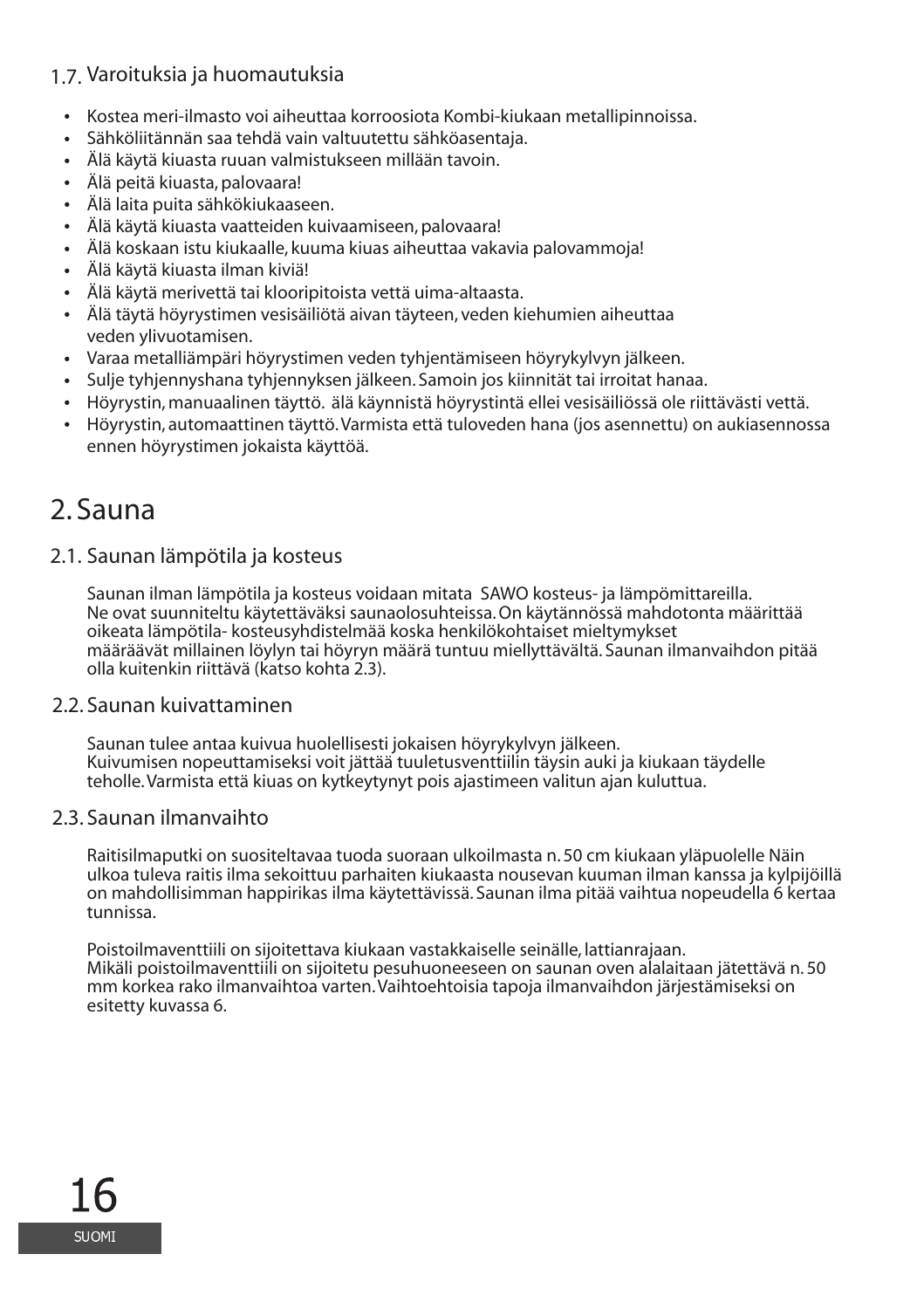#### 1.7. Precautions

- Sea or humid climate may cause corrosion on metal surfaces of the Combi Heater. •
- Wiring and repairs must be done by a qualified electrician. •
- Do not use the Combi Heater as a grill, or for boiling food or liquids other than water in the steam generator tank.
- Do not cover the heater. It may cause fire.
- Do not put wood of any kind on the heater.
- Do not use the heater as clothes dryer. It may cause fire.
- Never sit on the heater. It is really hot. It can cause serious burns. •
- Never use the heater without stones. It may cause fire. •
- Do not use chlorinated water (e.g. from the swimming pool or jacuzzi) or seawater. •
- Do not throw too much water on the heater. One to three ladles is enough at a time. After a couple of minutes you can throw little water again. •
- Do not fill the steamer tank up to the top, as boiling water causes an overflow •
- Always close the drainage valve after draining the water and while installing or removing the valve. •
- Steamer with Manual Refill, do not turn on the steamer without water in the tank. •
- Steamer with Auto Refill, before switching power ON, be sure that water supply valve (if installed) is at open position. •
- Always provide a bowl or similar container to capture drainage water from the steamer tank.

## 2. The Sauna Room

#### 2.1. How to use the Sauna

- Leave your clothes in the dressing room. You should have a clean set of clothes to wear after the sauna. •
- Take a shower before you enter the sauna. •
- Enter the sauna and sit on the bench. You may want to use a small towel to sit on.
- Leave the sauna room when you feel hot enough. Cool off by taking a shower or a swim or just by sitting at room temperature or outside. Have a drink if you feel thirsty, but avoid alcohol in the sauna. •
- You may go back to the warm sauna room, taking your time to relax and enjoy the sauna atmosphere. You can repeat the hot-cold cycle as many times as you feel comfortable. Two rounds are suitable for average people. •
- After sauna bathing, wash yourself in a shower, or go for swimming. •
- Dry yourself up with a towel or just sit and relax at room temperature. •
- Before putting on clean clothes allow enough time for cooling off, otherwise sweating may still continue. •
- Finally, have a peaceful rest and a refreshing drink. •

#### 2.2. Climate of the Sauna Room

The climate inside the Sauna Room can be monitored with a dedicated sauna thermometer and hygrometer. The impact of temperature and moisture on an individual varies greatly. Hence it is impossible to recommend certain values as ideal bathing condition. The climate is right as long as the bather feels comfortable. Ventilation is important to maintain fresh and easy to breathe air.

In Sauna Heater operation mode you may increase humidity of the sauna room by throwing water on the stones of the heater. The recommended temperature in the sauna is 70 to 90 $^{\circ}$ C, at most 100º C. In Steam Generator mode, the recommended temperature in the sauna room is 40 to 50º C.

Sauna bathing refreshes your body and is known to benefit your health by muscle relaxation, soothes and alleviates tension. You may want to mediate inside a quiet sauna.

#### 2.3. Drying the Sauna Room after use

If the steamer has been used, the Sauna Room needs to dry up. Open the ventilation louver on the ceiling and turn on the heater to allow a faster drying process. Make sure to turn off the heater upon completion of drying.

**ENGLISH**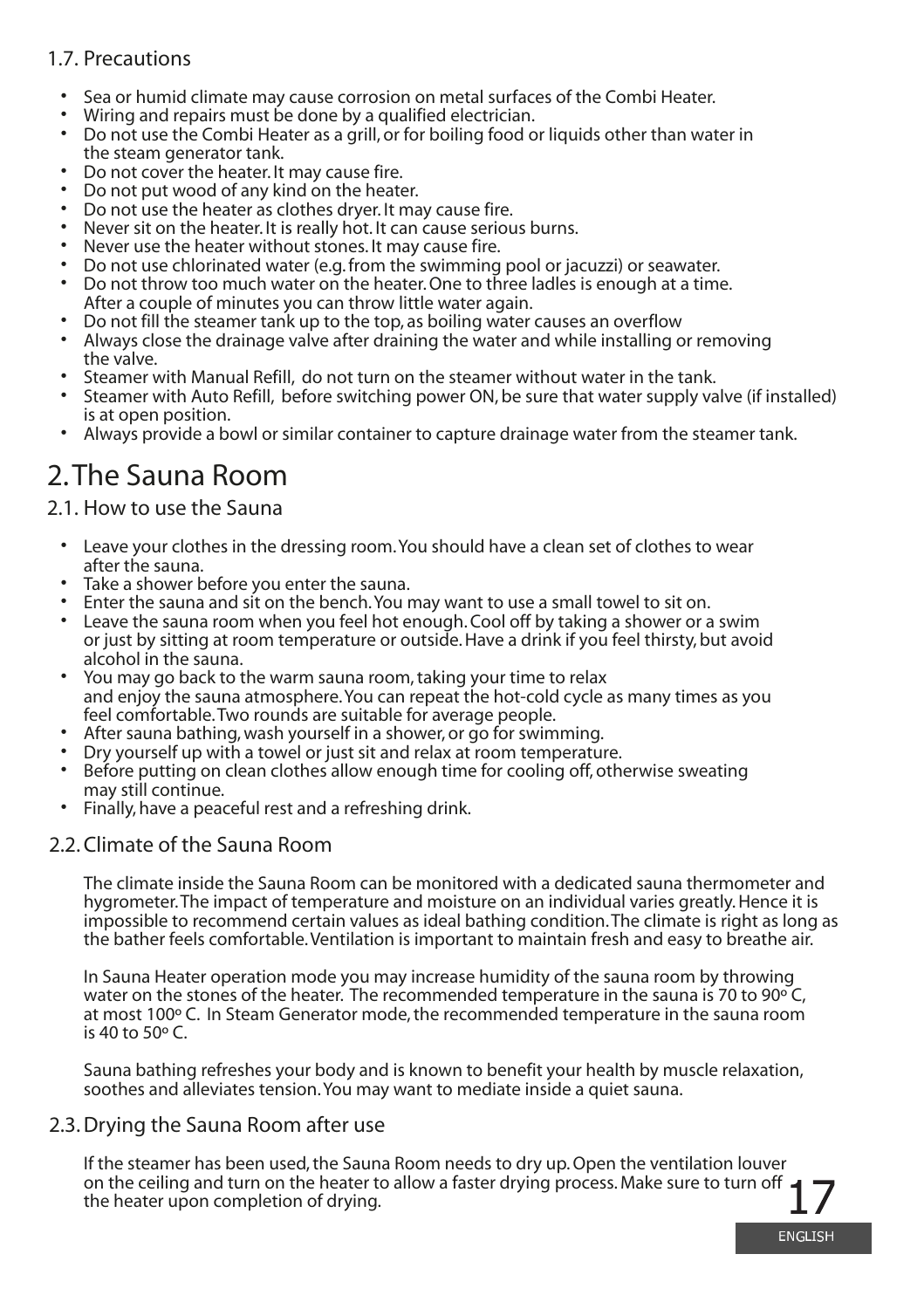#### 2.4. Saunan rakenteesta

Asentamalla Kombi-kiuas valmistajan suosittelemalla tavalla varmistut ettei kiukaan ympäristön lämpötila nouse liian suureksi. Saunan rakenteiden pintalämpötila ei saa nousta yli 140˚C. SAWO kiukaat täyttävät vaadittavat määräykset sauna-asennuksia varten.

Varmista paloviranomaiselta vaaditaanko kiukaan yläpuolelle seinä- tai kattopintoihin erilliset palosuojalevyt. Noudata annettuja asennusohjeita levyjä asentaessasi.

Saunan sisäpuolen pinnat tummuvat ajan kanssa. Auringonvalo ja lämpö nopeuttavat tummumista. Mikäli panelit on käsitelty saunaan tarkoitetulla suoja-aineella voi tummuminen erityisesti kiukaan yläpuolella olla jopa nopeampaa kuin täysin käsittelemättömän puun tummuminen. Kiukaan yläpuolisen alueen tummuminen johtuu myös kiuaskivistä irtoavasta pölystä.

Mikäli saunan lattiamateriaali ei ole lämmönkestävää, on suositeltavaa, että kiukaan alle asetetaan alusta joka kerää kiuaskivien murentumisen johdosta putoavat kivenmurenat. Näin vältytään mahdollisilta kosmeettisilta haitoilta.

#### 2.5. Kiukaan teho

Saunassa pitää olla asianmukaiset eristykset seinissä, katossa ja ovessa. Oikean tehoista kiuasta valittaessa on huomioitava: Jos saunassa on yksi neliömetri (m²) eristämätöntä seinäpintaa (esim. lasiovi, tiili- tai kaakeliseinä), on saunan tilavuuteen laskettava lisää suunnilleen 1,2 kuutiometriä (m³). Hirsisaunaan kiuasta valittaessa on tilavuus kerrottava 1,5 ja käytettävä saatua arvoa kiukaan tehon valitsemiseen.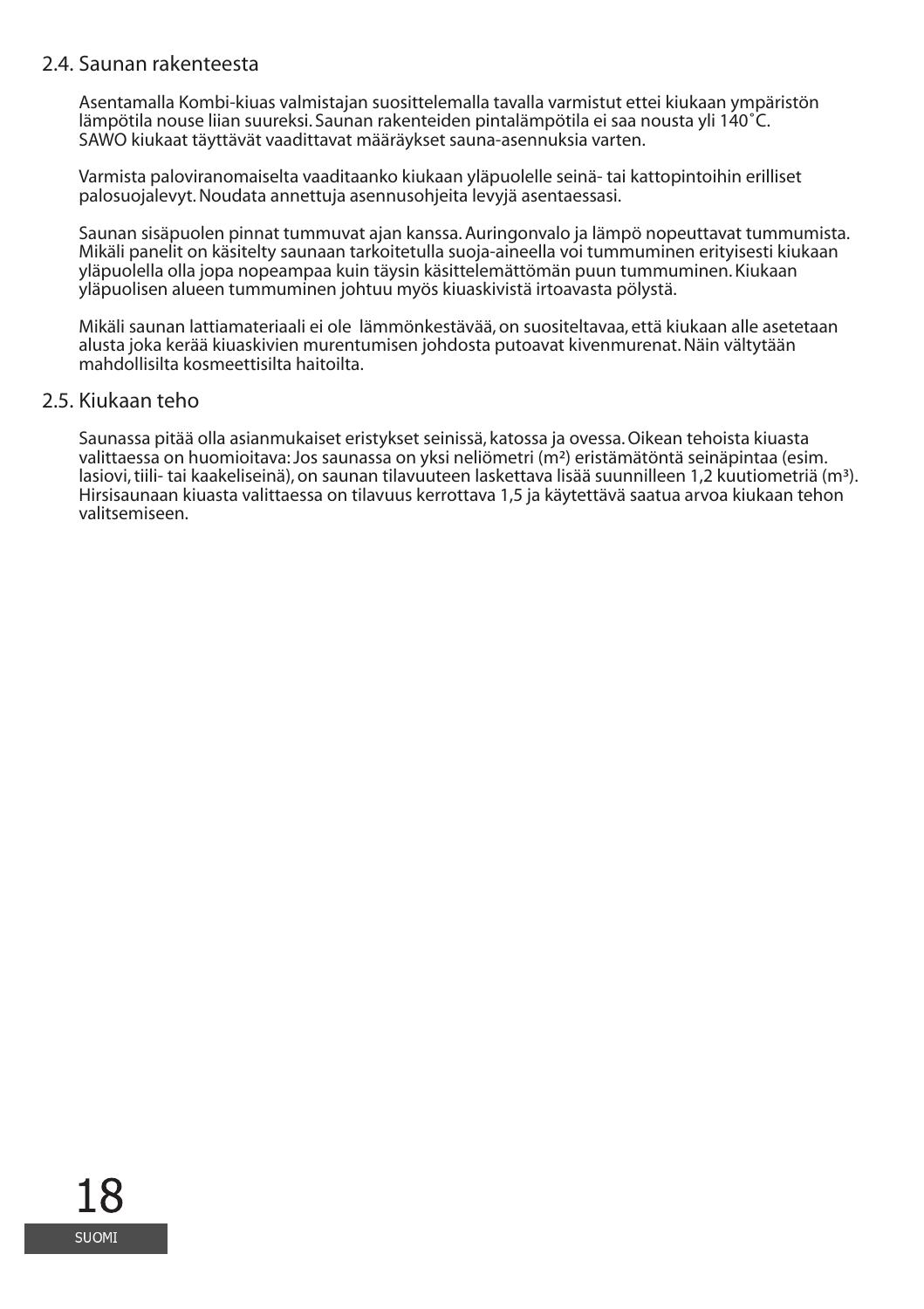#### 2.4. Ventilation of the Sauna Room

In order to maintain fresh and easy to breathe air inside the Sauna Room sufficient ventilation is extremely important. During one hour the Sauna Room air shall be exchanged 6 times at least. If possible, fresh air should flow directly from outside above the heater. Stale Sauna Room air shall escape through a ventilation louver located as far as possible from the Sauna Heater near floor level.

Figure 6 shows a typical Sauna Room ventilation example.



NOTE: Heat protection material such as mineral board which is directly attached to the wall or ceiling of the sauna room, may raise the temperature of the wall and ceiling materials dangerously high. Consult local building safety authorities to determine which part of the fireproof wall may be insulated. In order to avoid damage to flooring underneath the heater caused by hot stone crumbs, only dark joint grouts and stone based floor material should be used. Any light joint grout often used for tile flooring which absorbs impurities easily as well as plastic floor coverings are not recommended.

Due to wall surface processing with protective panel agents wall blackening can occur. It is expedited by sunlight and heat from the Sauna Heater. The maximum allowable temperature for wall and ceiling surfaces in the sauna is +140° C. Sawo Sauna Heaters meet applicable safety standards and directives and the production is being monitored by reputable Third Parties annually.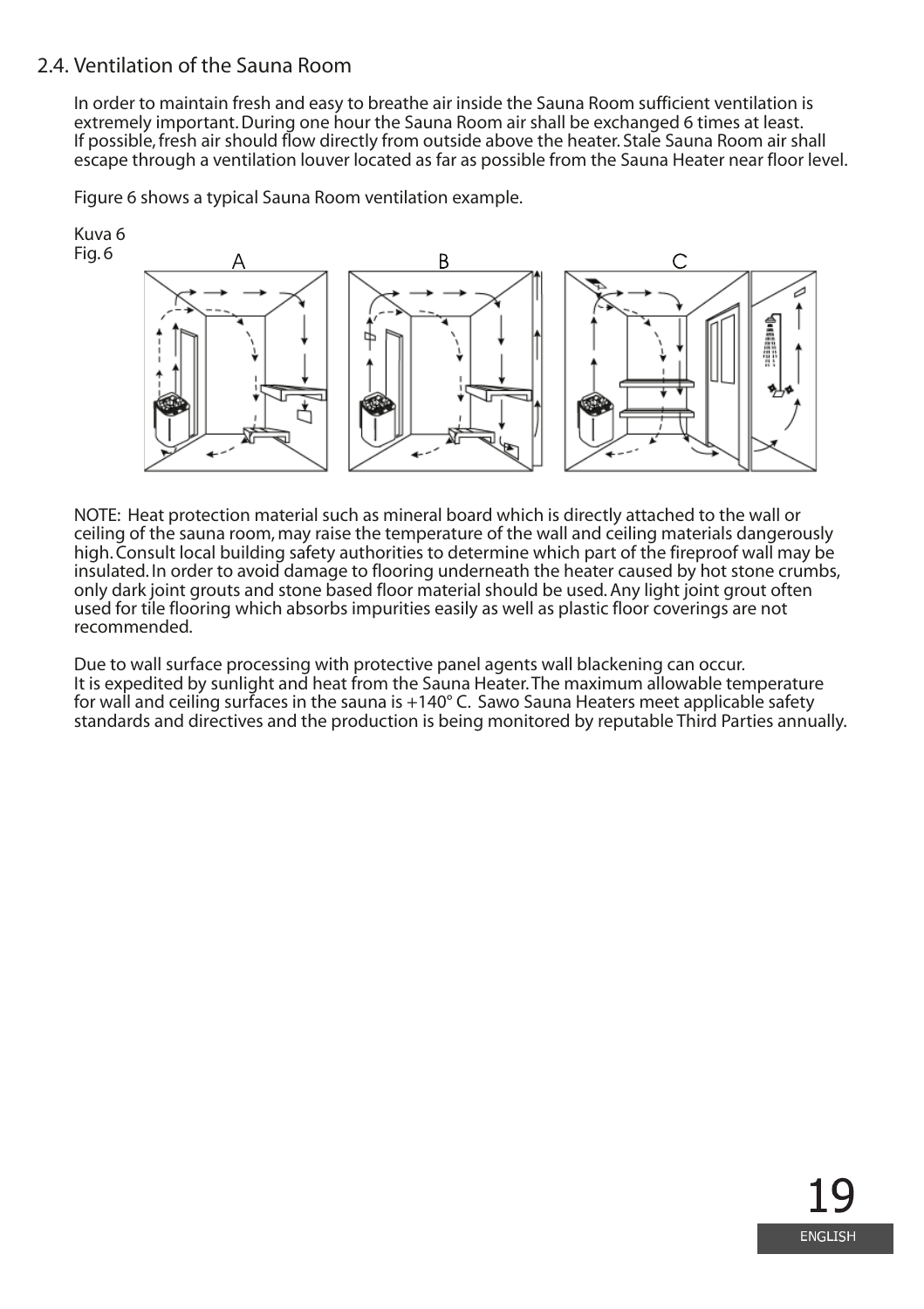### Asennusohjeet 3.

#### 3.1. Kiukaan asennus

On suositeltavaa sijoittaa kiuas oven viereiselle seinälle. Näin oven aikaansaama ilmankierto yhdistyy kiukaasta tulevaan höyryyn.

Asennettaessa kiuasta noudata vähimmäisetäisyyksiä turvallisuussyistä (kuva 7). Kiuasta ei saa asentaa syvennykseen. Saunaan saa asentaa vain yhden sähkökiukaan. Lämpötila-anturin pitää asentaa kiukaan yläpuolelle. Lue ohjauskeskuksen käyttohjeesta lisäohjeita.

Varmista että seinä, johon asennat kiinnitystelineen on tarpeeksi tukeva (esimerkiksi vahvistukset paneelissa) tai tue seinä paksulla levyllä estääksesi kiukaan putoamisen. Kiinnitä kiukaan teline seinään. Ruuvit ovat mukana telineen asentamista varten. Ripustaaksesi kiukaan telineeseen, nosta kiuas ja sovita kiukaan takana olevat kannattimet telineen yläosassa oleviin uriin. Kiristä sivuruuvit varmistaaksesi kiukaan pysymisen telineessä.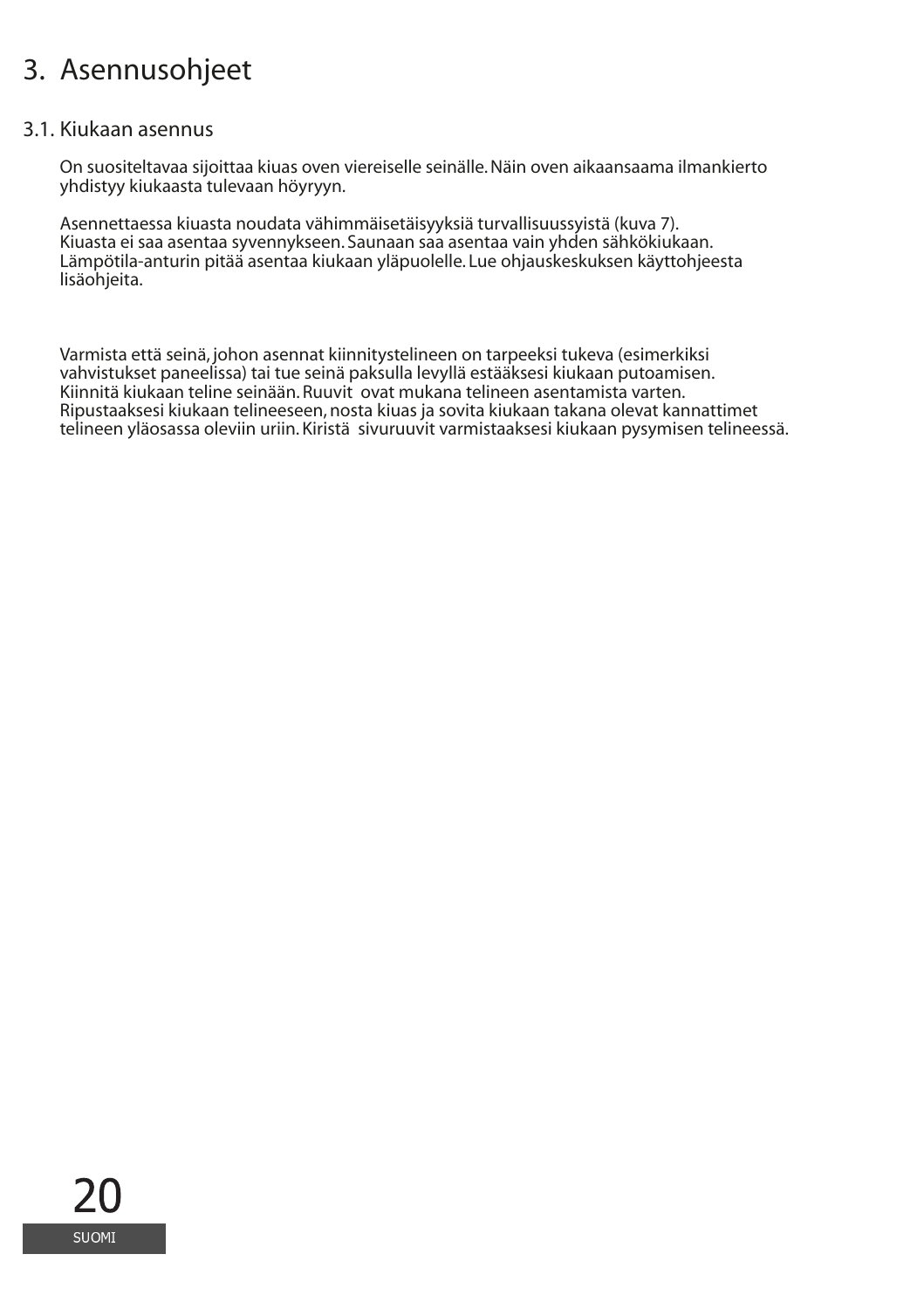#### 2.7. Combi Heater Output

The Combi Heater power output is determined by the volume and elements of the Sauna Room, such as glass windows, concrete or tile surfaces. Each square meter of said wall elements increase the volume of the heated sauna room by 1.2 cubic meter. It is important to have sufficient insulation behind wall and ceiling panels to prevent wastage of heater power. Log sauna room's volume shall be multiplied by 1.5 since walls made of logs are heated up slowly.

### 3. Installation

#### 3.1. Mounting the Combi Heater on the wall

It is recommended that the Combi Heater is placed on the wall nearest to the door. The air circulation created by the door should work together with the hot air generated by the heater. For safety and convenience, follow the minimum safety distances as provided in Fig. 7. Do not install the Combi Heater to the floor or wall niche. Install only one heater in a Sauna Room. The temperature safety sensor has to be mounted above the heater. Check the manual of the external control unit for further instructions.

Kuva 7 Fig. 7



Be sure to build a strong foundation for the mounting rack (e.g. cross struts in sauna paneling) or reinforce the wall with a thick board to prevent the heater from collapsing. Attach the heater to the wall with the aid of the mounting rack. Screws are provided for fastening of the rack to the wall. To affix the heater to the rack, lift the heater and fit the nuts that are placed at the back of the heater to the slots on both sides at the top of the rack. Lock at least one of the side screws to prevent the heater from being accidentally moved.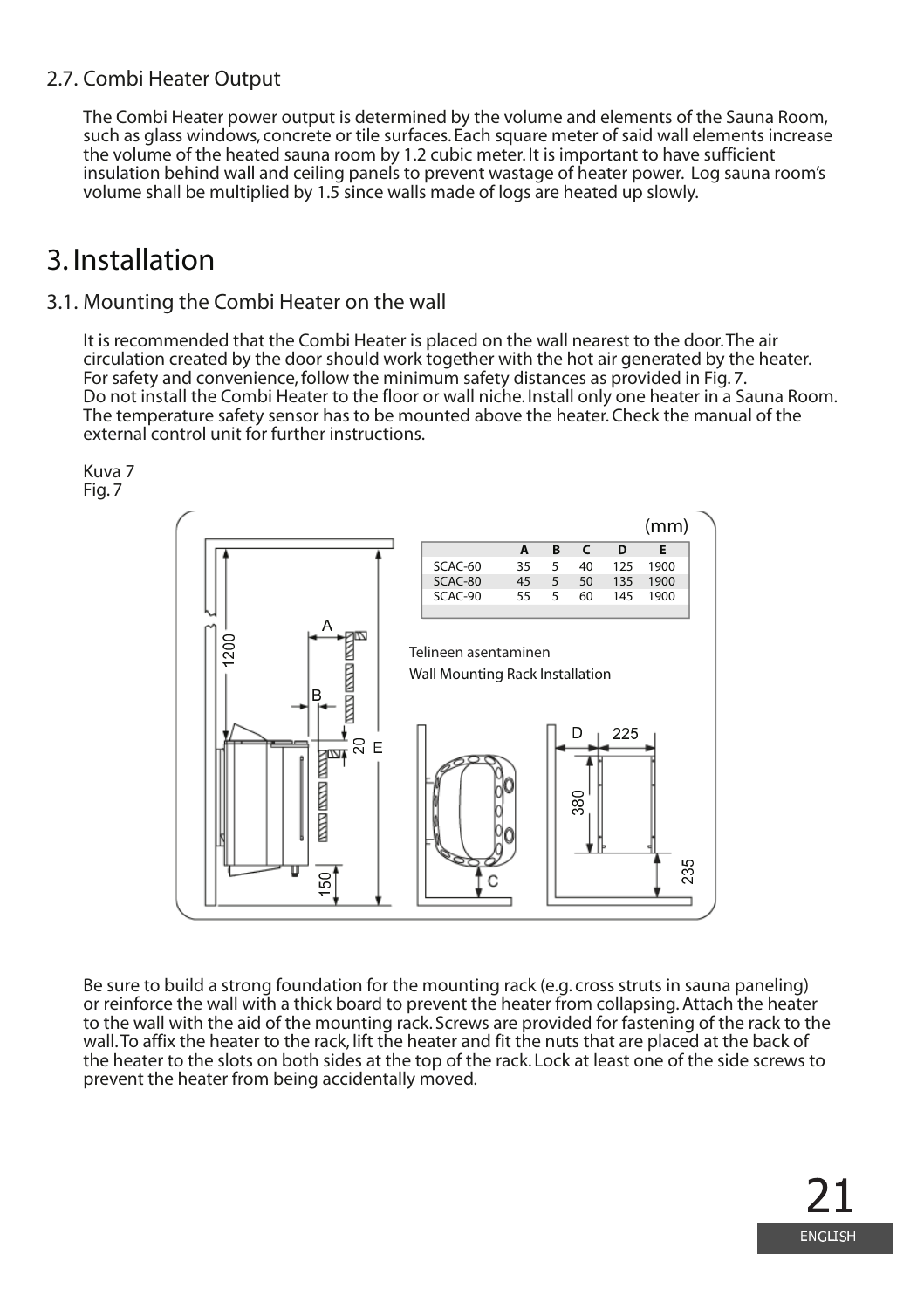#### Sähkökytkennät 3.2.

Kiukaan kytkennän saa tehdä ainoastaan valtuutettu sähköasentaja turvallisuuden ja luotettavuuden varmistamiseksi. Syöttökaapelin täytyy olla lämmönkestävää tyyppiä, HO7RN-F tai vastaavaa. Katso kiukaan kytkentäkaavio, kuva 8.

HUOMAA: PVC eristeisten kaapeleiden käyttö on kielletty silä PVC ei kestä kuten lämmönkestävä kumikaapeli.

3.3. Ohjauskeskuksen asentaminen

Asenna ohjauskeskus ja tarvittavat lämpötila-anturin ohjauskeskuksen mukana toimitetun asennusohjeen mukaisesti.

3.4. Suojakaide

Käytössä oleva kiuas on erittäin kuuma. Välttääksesi kosketuksen kuuman kiukaan kanssa, on suositeltavaa, että sen ympärille asennetaan suojakaide. Varaa ajastin- ja termostaattisäätimien käytölle tarpeeksi tilaa (kuva 9).

3.5. Kiukaan eristysvastusmittaus

Mikäli asennuksen yhteydessä suoritetaan eristysvastusmittaus, voi mittaus joissakin tapauksissa näyttää vuotovirtaa. Yleisin syy tähän on että vastusten eristemateriaali on absorboinut ilmasta kosteutta kuljetuksen aikana. Kosteus poistuu muutaman käyttökerran jälkeen.

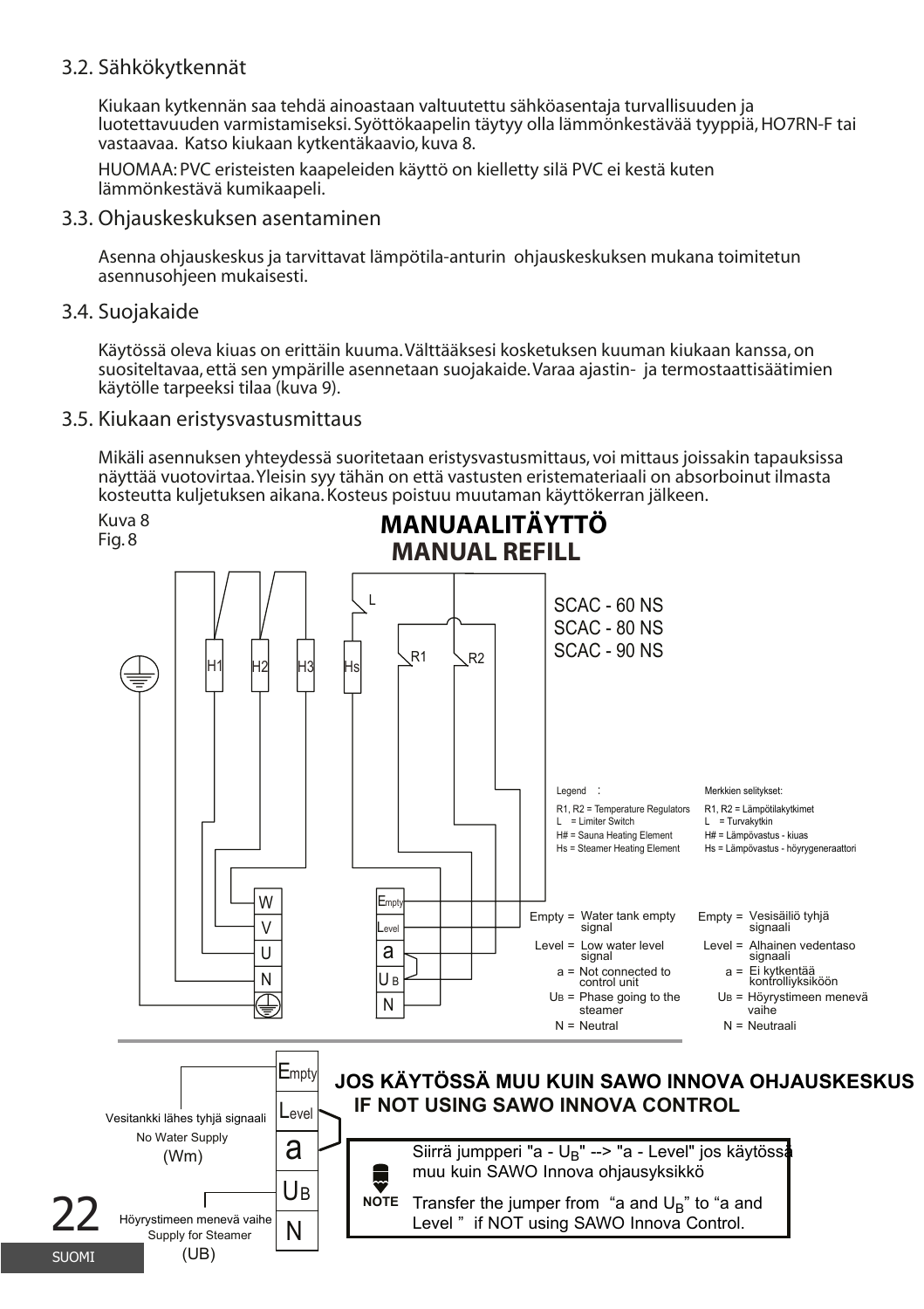#### 3.2. Electrical Wiring and Installation

A certified electrician must do the installation of the heater in accordance with applicable local regulations to ensure safety and reliability of electrical connections. Improper electrical connections can cause electric shock or fire. The connection cable must be of rubber cable type H07RN-F or its equivalent.

NOTE: Due to thermal embrittlement, the use of PVC-insulated wire as connection cable of the Combi Heater is forbidden

Refer to the electrical diagram in Figure 8.

#### 3.3 Installation of external control unit and sensors

Refer to the external control unit's manual for its installation and connection to the Combi Heater and installation of safety sensors.



**FNGLISH**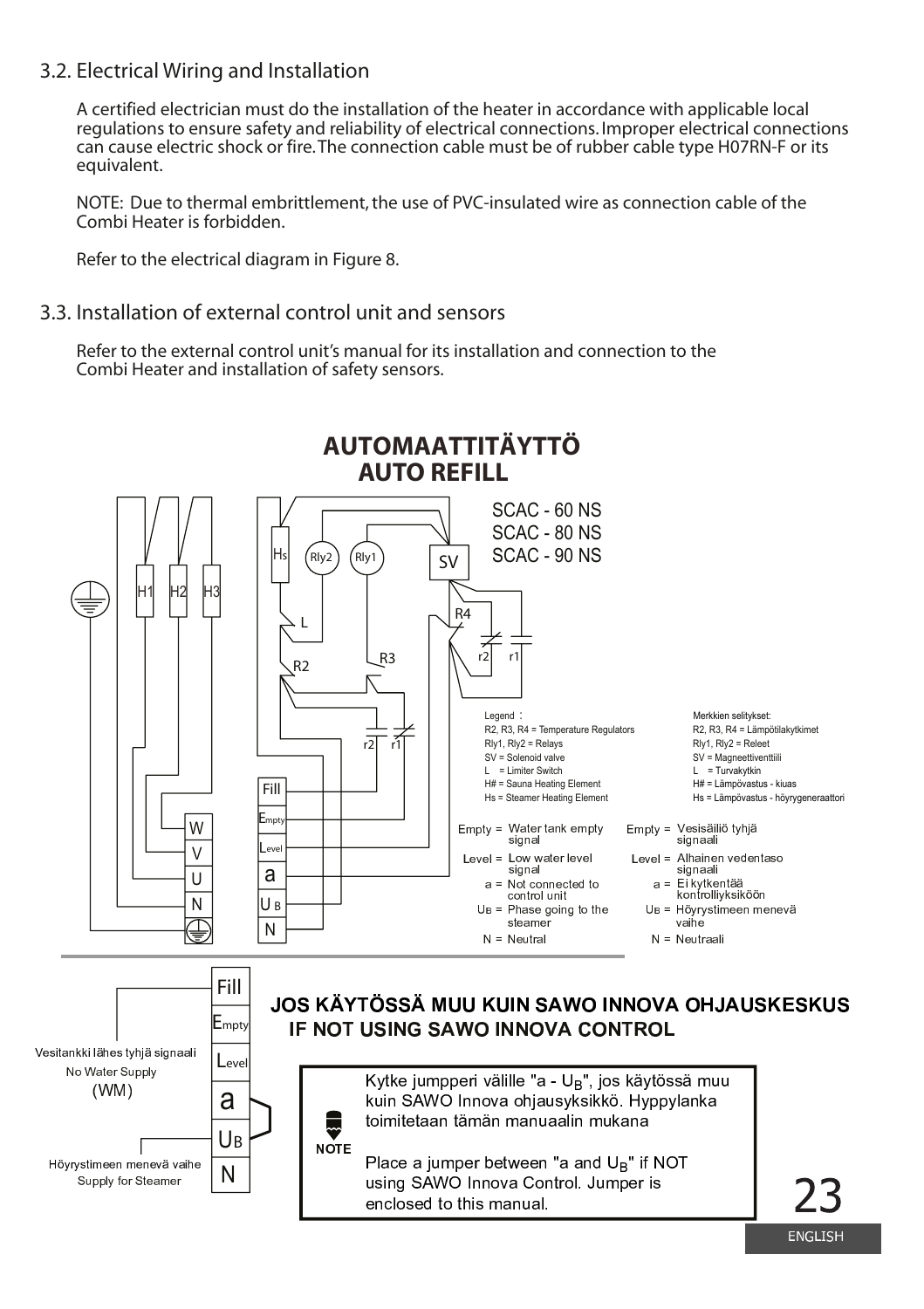# 4. Vianhaku

Mikäli höyrystimen käytössä esiintyy ongelmia niin tarkista ensin:

- onko Kombi-kiuas kytketty sähköverkkoon? **•**
- onko höyrystin kytketty päälle? **•**
- onko vesisäiliössä vettä riittävästi? **•**
- onko lämpötilan asetusarvo ohjauskeskuksessa annettujen ohjeiden mukainen? **•**
- oliko ohjauskeskuksessa FILL viesti näkyvissä ennen veden lisäystä? Höyrystimen käynnistyminen **•** kestää muutaman minuutin veden lisäyksen jälkeen.

Jos kiuas ei toimi, tarkista seuraavat asiat:

- Kiuas on kytketty päälle ohjauskeskuksesta eikä se ole odotusajalla. **•**
- Kiukaan sulakkeet ovat ehjät. **•**
- Onko ylikuumenemissuoja lauennut ? **•**

Ota yhteyttä huoltoliikkeeseen mikäli kiuas ei toimi tarkistusten jälkeen.

### 5. Teknisiä tietoja

Kuvan 10 taulukossa saat tarkempia teknisiä tietoja kiukaan asentamista varten.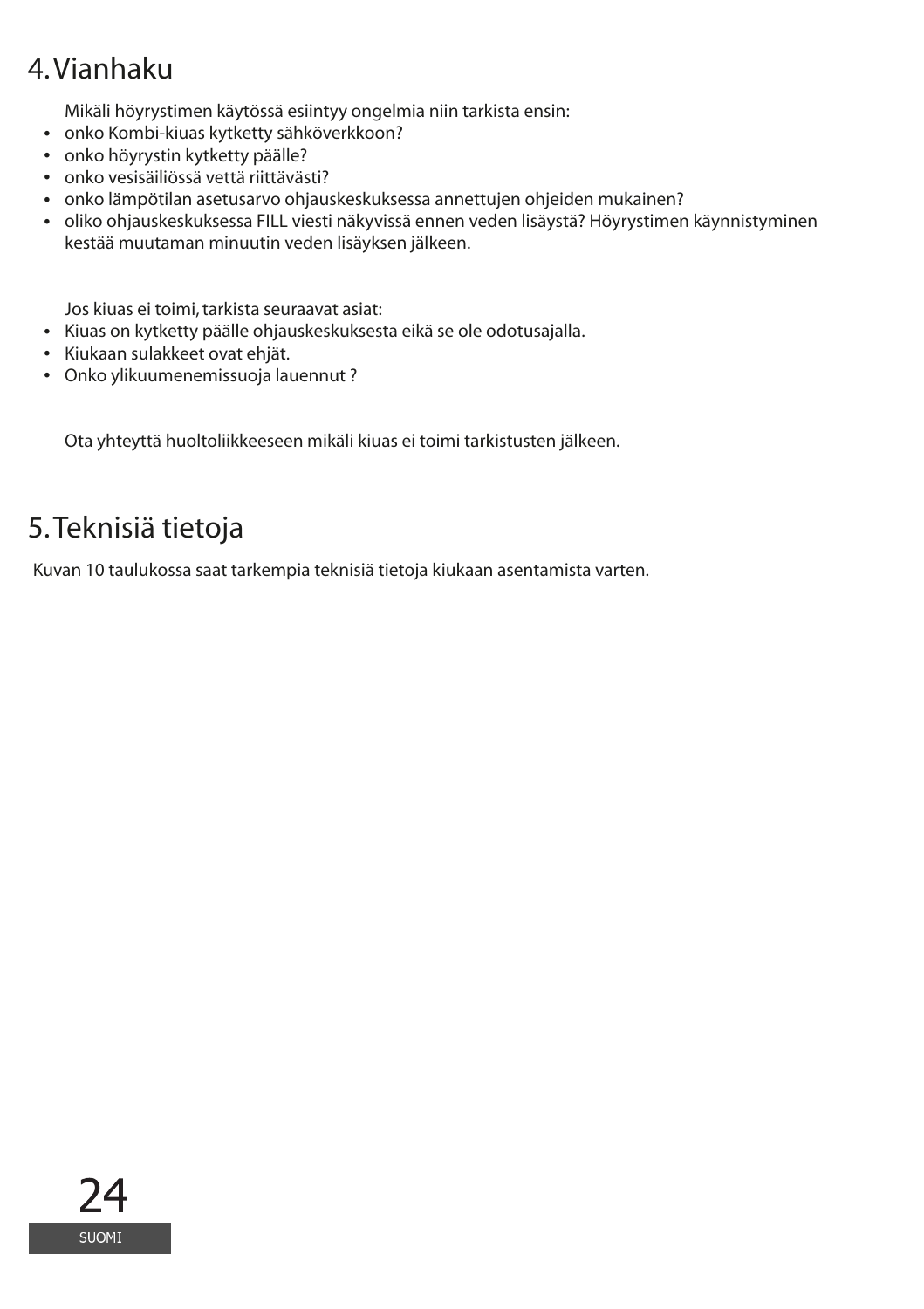#### 3.4. Combi Heater safety guard

During operation the Combi Heater gets very hot. To avoid the risk of contact with the Combi Heater, it is recommended to affix a safety heater guard. Figure 9 provides guidance on installation of such a heater guard.



3.5. Effect of moisture during transport and storage

When performing the final inspection of the electrical installation, a "leakage" may be detected when measuring the Combi Heater's insulation resistance. The reason for this is that the insulating material of the heating resistors has absorbed moisture from the air (during storage and/or transport). After operating the heater for a few times, the moisture will be removed from the resistors.

### 4. Troubleshooting

If the Steamer does not work, check the following:

- Is the Combi Heater connected to the power supply? **•**
- Is the Steamer turned on?
- **•** Is there sufficient water in the tank?
- Is the instruction given in the manual of the external control regarding temperature setting of the Sauna Heater followed?
- Is there a FILL message for refilling the water container displayed on the external control unit? After refill it takes a few minutes before the steamer turns back on.

If the Sauna Heater does not work, check the following:

- Has the heater been switched to operating time not to the presetting time?
- Has the source of electricity supplied to the heater been switched on?
- The heater's fuses in the household's main fuse box. **•**
- The overheat fuse has been replaced if the heater overheated earlier. **•**

Consult a qualified technician/electrician if troubleshooting is not successful.

### 5. Technical data

Kuva 10 Tekniset tiedot

The table in Figure 10 gives guidance on various technical matters related to the Combi Heater installation.

| Fig. 10                       |        |                                                    | Technical Data          |                                                             |    |                                 |                                                        |               |                                       |                         |                              |                       |               |
|-------------------------------|--------|----------------------------------------------------|-------------------------|-------------------------------------------------------------|----|---------------------------------|--------------------------------------------------------|---------------|---------------------------------------|-------------------------|------------------------------|-----------------------|---------------|
| KIUASMALLI                    |        | <b>VASTUKSET</b><br>TYYPPI-<br>kW<br><b>NUMERO</b> |                         |                                                             |    | SAUNA                           |                                                        | SYÖTTÖJÄNNITE | KIUKAAN KOKO<br>LEVEYS SYVYS KORKEUS  |                         | <b>JOHDON</b><br><b>KOKO</b> | <b>KIVET</b>          | <b>OHJAUS</b> |
| <b>HEATER</b><br><b>MODEL</b> | kW     | <b>HEATING ELEMENT</b><br>kW                       | TYPE<br><b>NUMBER</b>   | <b>SAUNA ROOM</b><br>MAX<br><b>MIN</b><br>(m <sup>3</sup> ) |    | <b>SUPPLY</b><br><b>VOLTAGE</b> | SIZE OF HEATER<br>DEPTH HEIGHT<br><b>WIDTH</b><br>(mm) |               | SIZE OF<br>WIRE<br>(mm <sup>2</sup> ) | <b>STONES</b>           | <b>CONTROL</b>               |                       |               |
| SCAC-60NS                     | 6.0 kW | 3 x 2.0 kW<br>1 x 2.0 kW                           | <b>SCP200</b><br>COM200 | 5                                                           | 9  | 400V $3N \sim$                  | 410                                                    | 365           | 600                                   | $8x2.5$ mm <sup>2</sup> | 18-22 ka                     | erillinen<br>separate |               |
| SCAC-80NS                     | 8.0 kW | 3 x 2.66 kW<br>$1 \times 2.0$ kW                   | <b>SCA266</b><br>COM200 | 7                                                           | 13 | 400V $3N \sim$                  | 410                                                    | 365           | 600                                   | 8x2.5 mm <sup>2</sup>   | 18-22 ka                     | erillinen<br>separate |               |
| SCAC-90NS                     | 9.0 kW | 3 X 3.0 kW<br>1 x 2.0 kW                           | <b>SCA300</b><br>COM200 | 8                                                           | 14 | 400V 3N~                        | 410                                                    | 365           | 600                                   | 8x2.5 mm <sup>2</sup>   | 18-22 ka                     | erillinen<br>separate |               |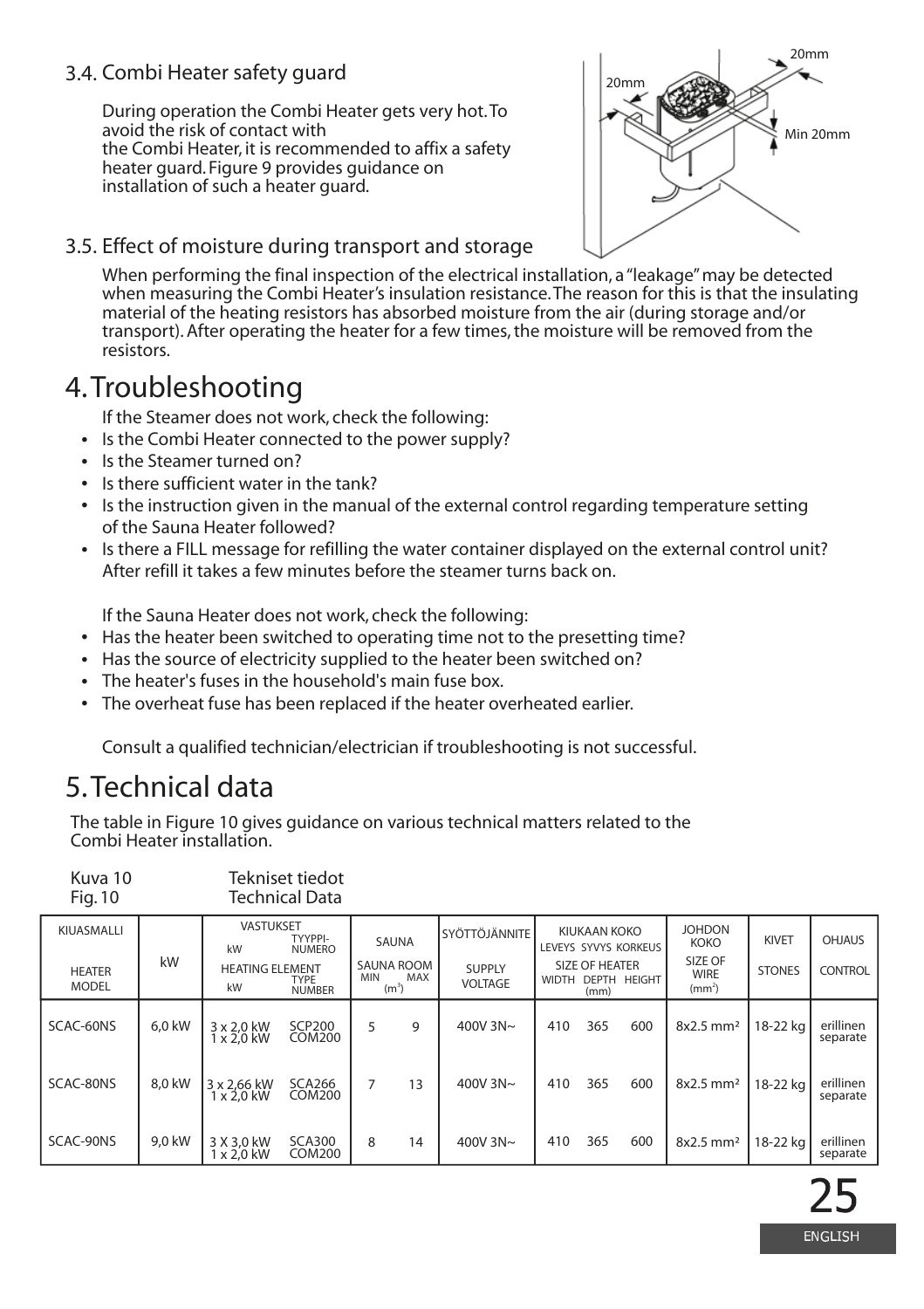### 6. Varaosat

- 1. Heijastin
- SCAC Takakehikko 2.
- SCAC Etukehikko 3.
- 4. Kivilaatikko
- 5. Hajustekupit
- Vesisäiliön kansi 6.
- 7. Seinäkiinnitysteline
- Pinnankorkeuden näyttö 8.
- 9. Keskiheijastuslevy
- Lämmitysvastukset 10.
- Vesisäiliön osat 11.
	- a) Vesisäiliö
		- b) Lämpötilan rajoituskytkin
		- c) Nippa
		- d) Lämpötilan säätäjä
		- e) Johtosarja
- Vesisäiliö Autorefill 12.
- 13. Vastuspidikkeet O-renkaineen
- 14. Tyhjennyshana
- Pinnankorkeuden näytön putki 15.

Kuva 11 Varaosat<br>Fig. 11 Spare pa Spare parts

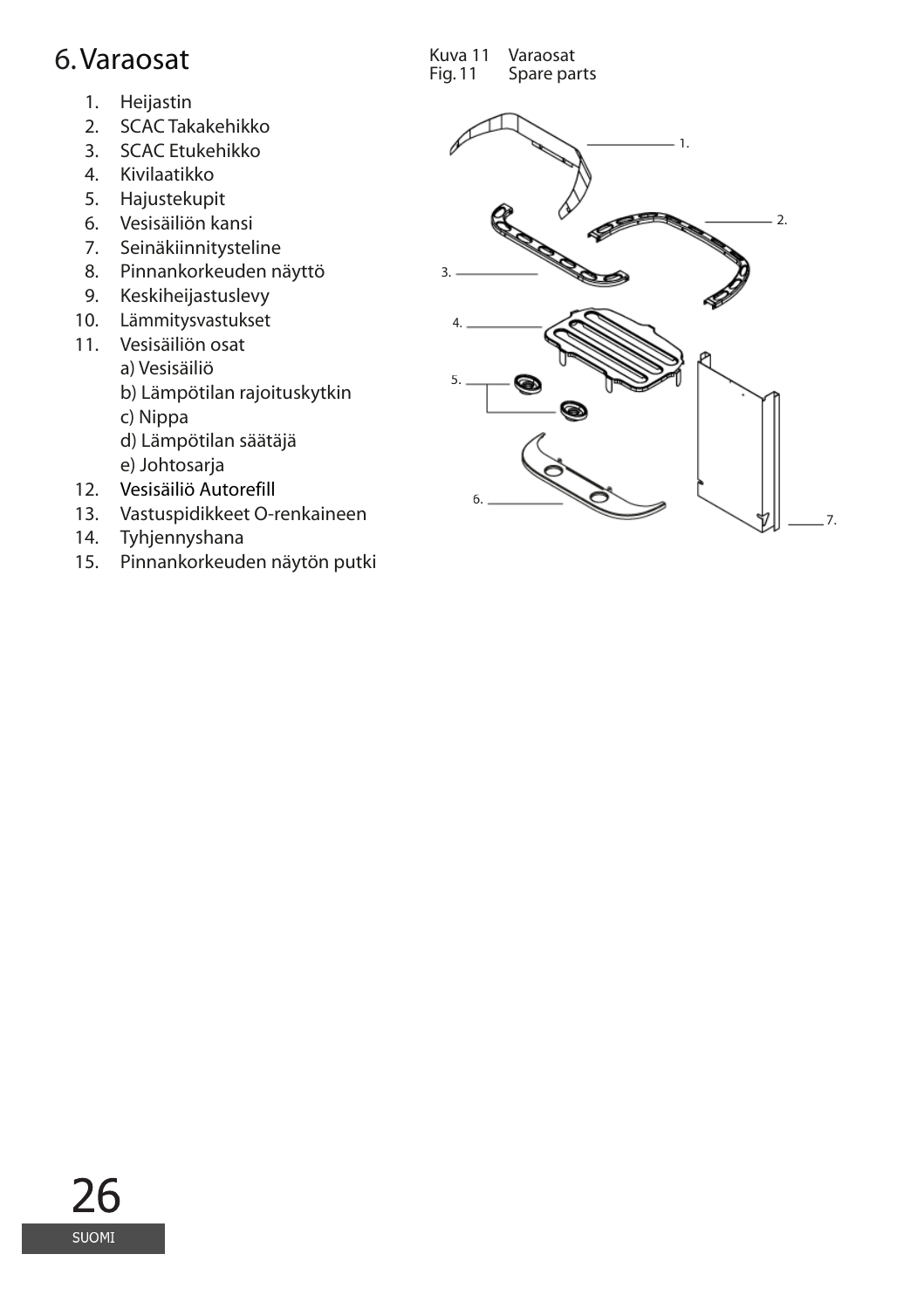

15.

### Spare Parts

- 1. Reflector
- SCAC Back Frame  $2<sub>1</sub>$
- 3. SCAC Front Frame
- 4. Rock Container
- Scent Basins 5.
- Steamer Cover 6.
- 7. Wall Mounting Sheet
- Level Indicator 8.
- Middle Reflection Sheet 9.
- Heating Element 10.
- 11. Tank Set
	- a. Tank

b. Temperature Limiter Switch

c. Nipple

d. Temperature Regulator e. Wiring

- Water Tank for Autorefill 12.
- Heating Element Holder with O-Ring 13.
- Ball Valve 14.
- Level Indicator Hose 15.